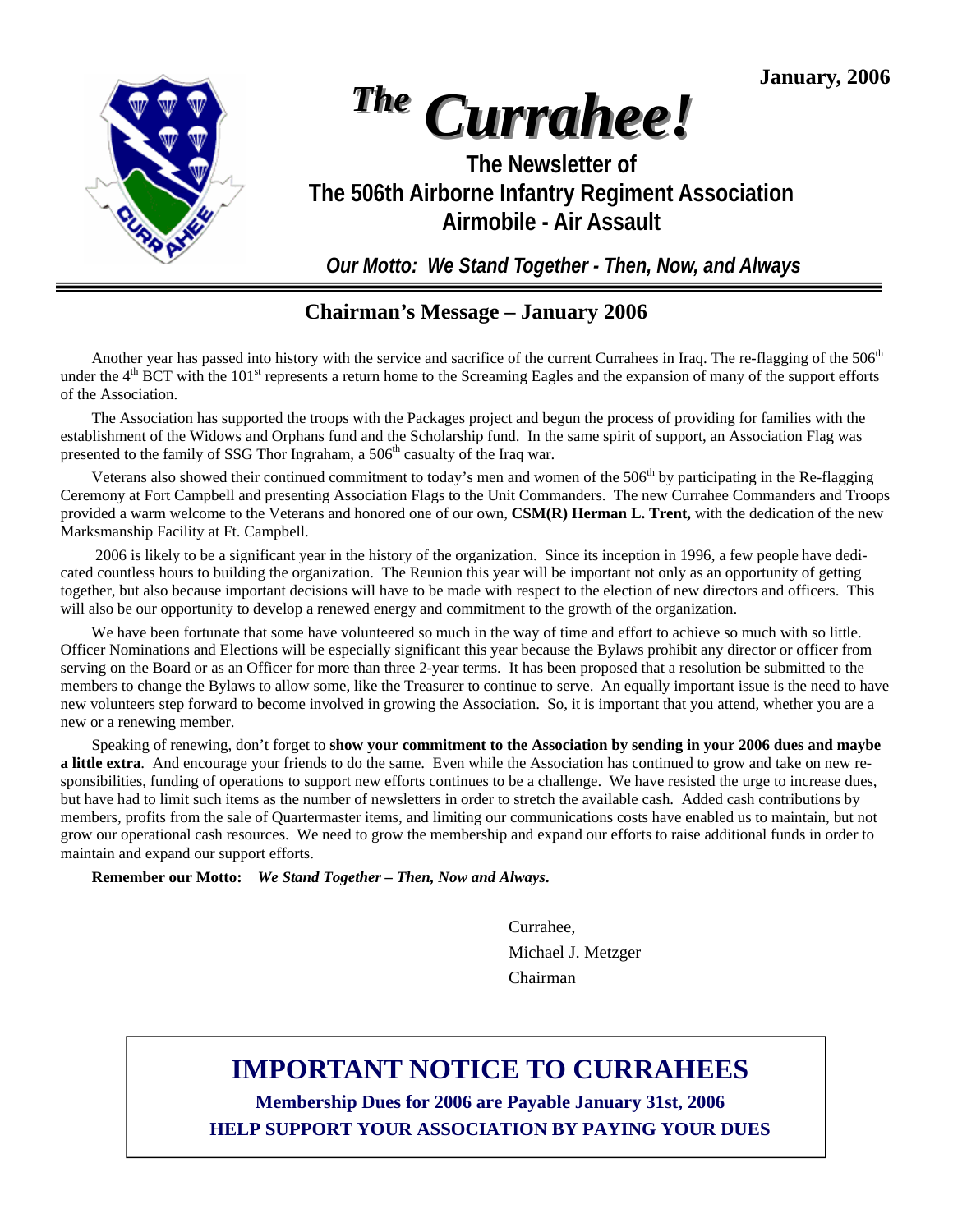



# **2006 Currahee Reunion**

 **Mark your calendar and start making plans to attend the 2006 Currahee Reunion. Reunion events include a Regimental Picnic, Currahee Memorial Dinner, Currahee Veterans Memorial Jump and Picnic, Association General Membership Meeting, and Reunion Hospitality/Display Rooms. Contact (phone, eMail, etc.) the Currahee veterans that you served with in the 506th so that you can get a group together for unit activities/dinners during the free time scheduled for Wednesday/Thursday/Saturday evenings. Many of the Currahees who fought in Iraq, 2004-2005, in the 1st BN, 506th, 2nd BCT, 2nd Infantry Division are still stationed at Fort Carson, CO. They were reflagged as the 2nd BN, 12th Infantry, 4th Infantry Division, and this will be an opportunity for Currahee veterans of all eras to meet these active-duty soldiers and show them our support.** 

 **Headquarters for the 2006 Currahee Reunion will be the** 

 **Sheraton Colorado Springs Hotel 2886 South Circle Drive Colorado Springs, CO 80906 Phone: 719-576-5900 Special reunion room rate: \$78.00 + 7.33 tax = \$85.33** 

 **This hotel has 500 rooms and is located in very close walking distance to a number of eateries, a shopping mall, a large sixteen theater movie complex and a short drive to many of the major sites/attractions found in the area.** 

 **NOTE: stop by the 506th Association Welcome Table to pick up welcome packets; reunion name tags; tickets for the picnics and the Memorial Dinner; register late for the reunion; pay your Association membership dues; and/or check your listing in the 2006 Association Roster.** 

 **In addition to the headquarters hotel, right next door is a Super 8 Motel located at 2850 South Circle Drive with rooms at a published rate of \$39.00 - \$49.00 or \$42.67 - \$53.61 after tax for those seeking less expensive rooms.** 

**Reunion Planning Committee Co-Chairmen:** 

 **MAJ John T. Duckett (Tom) - B Co, 1-506th (1971), duckett@culver.org James M. Nemeth (Jim) - B Co, 3-506th (1970), jmn@earthlink.net** 

**Anyone willing to help out and serve on the Reunion Planning Committee please contact Tom or Jim and let them know that you want to help make this the best Currahee Reunion ever!** 

**Arrive early before the reunion or take advantage of the free time in the Reunion Schedule to visit some of the more than 50 major attractions in the Colorado Springs area. Attractions closer to the reunion hotel include (mileage is the distance from the reunion hotel if you choose to see these attractions on your own):** 

> **Ghost Town Museum - 5.0 miles Downtown Colorado Springs - 5.0 miles Cheyenne Mountain Zoo - 5.0 miles Old Colorado City Street Mall - 5.0 miles Van Briggle Pottery - 5.0 miles Garden of the Gods - 8.0 miles Miramont Castle - 8.0 miles Manitou Cliff Dwellings Museums and Preserve - 8.0 miles (Continued on page 4)**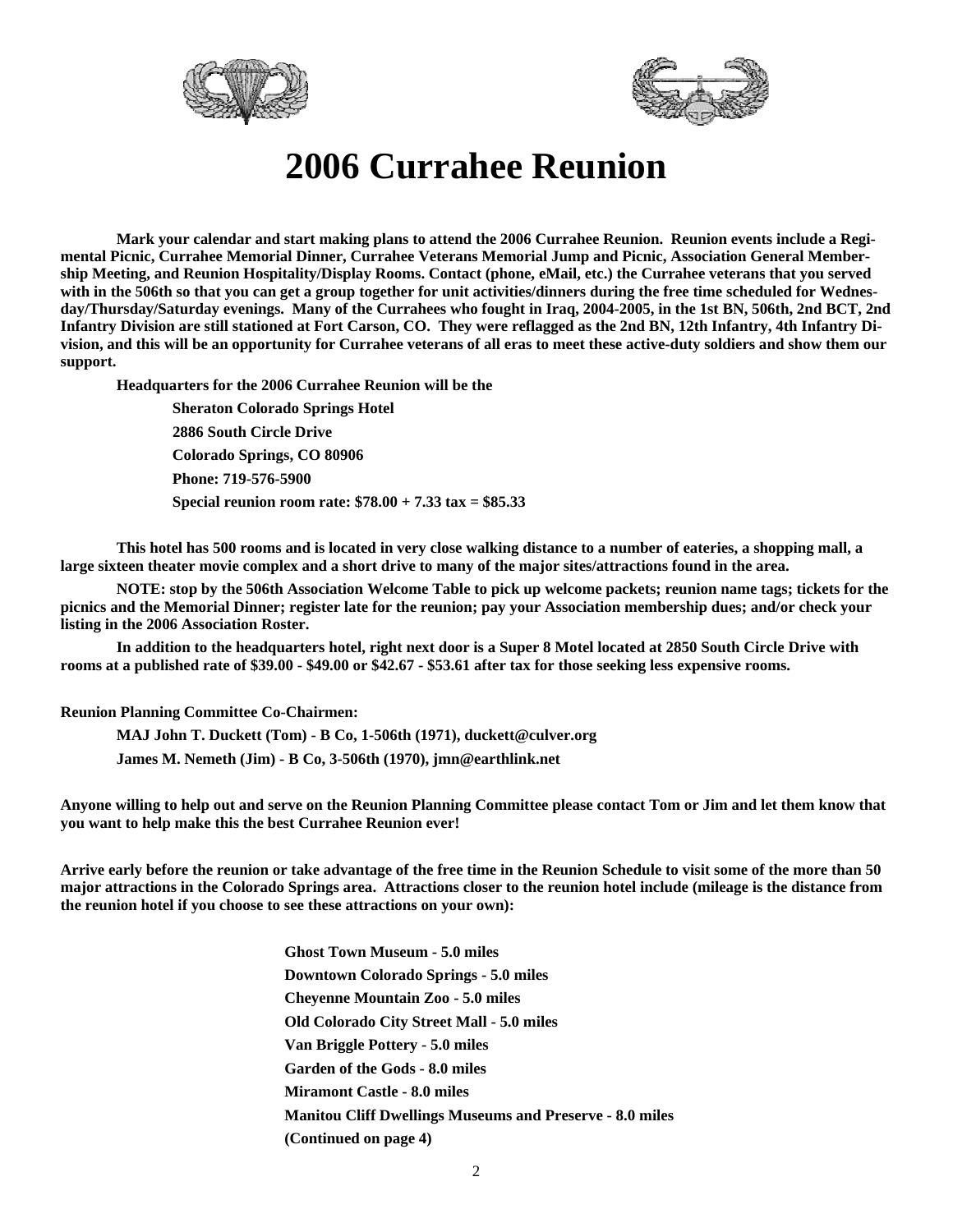**Pro Rodeo Hall of Fame - 9.0 miles Bear Creek Nature Center - 10.0 miles Flying W Ranch - 10.0 miles Cave of the Winds - 12.0 miles Pikes Peak Cog Railway - 12.0 miles Pikes Peak Highway - 16.0 miles US Air Force Academy - 18.0 miles** 

 **More information about the Colorado Springs area can be found on-line at http://www.coloradosprings.com .** 

**Also, the following tours are available on Wednesday, May 17 (morning, afternoon, or full day) and Friday, May 19 (8:30am-3:30pm):** 

- **Garden of the Gods**
- **Visiting the Region (US Air Force Academy Garden of the Gods - Old Colorado City)**
- **Olympic Training Center**
- **Pikes Peak Cog Railway**
- **Royal Gorge Bridge**
- **Victorian Home Tour**
- **A Visit to the Foothills (Broadmoor Neighborhood Cheyenne Canyon - Seven Falls)**
- **Rock of Ages Tour (Garden of the Gods Cave of the Winds)**
- **Leisurely Shopping Tour (Old Colorado City The Chapell Hills Mall - The Shops at Briargate)**

 **If you are interested in participating in any of these tours, contact Reunion Planning Committee Co-Chairman Tom Duckett at duckett@culver.org or (H) 574-935-3292 or (W) 574-842-8288.** 

 **Please make your hotel reservations and send in your Reunion Registration Form before May 1, 2006 so that we can provide the caterers with the headcounts for each of the picnics and the dinner.** 

**Included in this newsletter is a complete Schedule of Events (on page 4) and a Reunion Registration Form (on page 5)** 

### **Web Site News**

In the past year the web site has grown with the Association. We made many changes including our URL, we are now found at

www.506infantry.org. Since the spring of 2005 our web site has been hosted by Axcess, and Currahee Jim Restucci. Jim served with A Company and HHC in Korea in 1993 and 1994. He continues to serve the  $506<sup>th</sup>$  as the

CEO of Axcess. Since Jim's company



**Jim Restucci** 

has taken over hosting our site we have increased our monthly bandwidth to 20 GB. Our content space has increased to 800 MB which contains approximately 3,000 pages of information, documents and images from our history. With a cadre of volunteers it is nice to have a professional like Jim to keep us straight between the bits and bytes. Thanks, Jim. Stands Alone!

We have welcomed home the  $2<sup>nd</sup>$  ID Currahees from Iraq, watched the re-flagging of the 1<sup>st</sup> and  $2<sup>nd</sup>$  Battalions as the 4<sup>th</sup> Brigade of the  $101<sup>st</sup>$  Airborne Division and watched them leave for Iraq. Visit the web site and read the history of the Currahees from World War II to today. We have 9 eras documented and continue to add photo's and documents to our history section.

You can support today's Currahees by making an on-line donation to the 2006 Currahee Package Project, our new Widows & Orphans Relief Fund, or the Scholarship Fund. Currahees do Stand Alone Together, Then and Now.

Our Memorial section is 99% complete as we continue to receive information from members identifying those Currahees who are not listed due to incomplete or inaccurate records. Our biggest problem with unit identification for those killed in action rests with medics or speciality assignments such as Forward Observers, interpreters and scouts who were actually members of other units, not the  $506<sup>th</sup>$ , at the time of death. We try to use first person accounts to clarify mistakes in official records.

The Official Records section contains 1,500 pages of official documents. These documents are from World War II and the Vietnam eras. Most of the documents come from the National Archives but some have been provided by Currahees or their family members.

*If you would like to help the web site committee with your skills, drop a note to Bruce Moore (TheMOE\_A1506@msn.com ) or Mike Bookser (mbookser@earthlink.net ) and tell them what you can do. We can always use help.*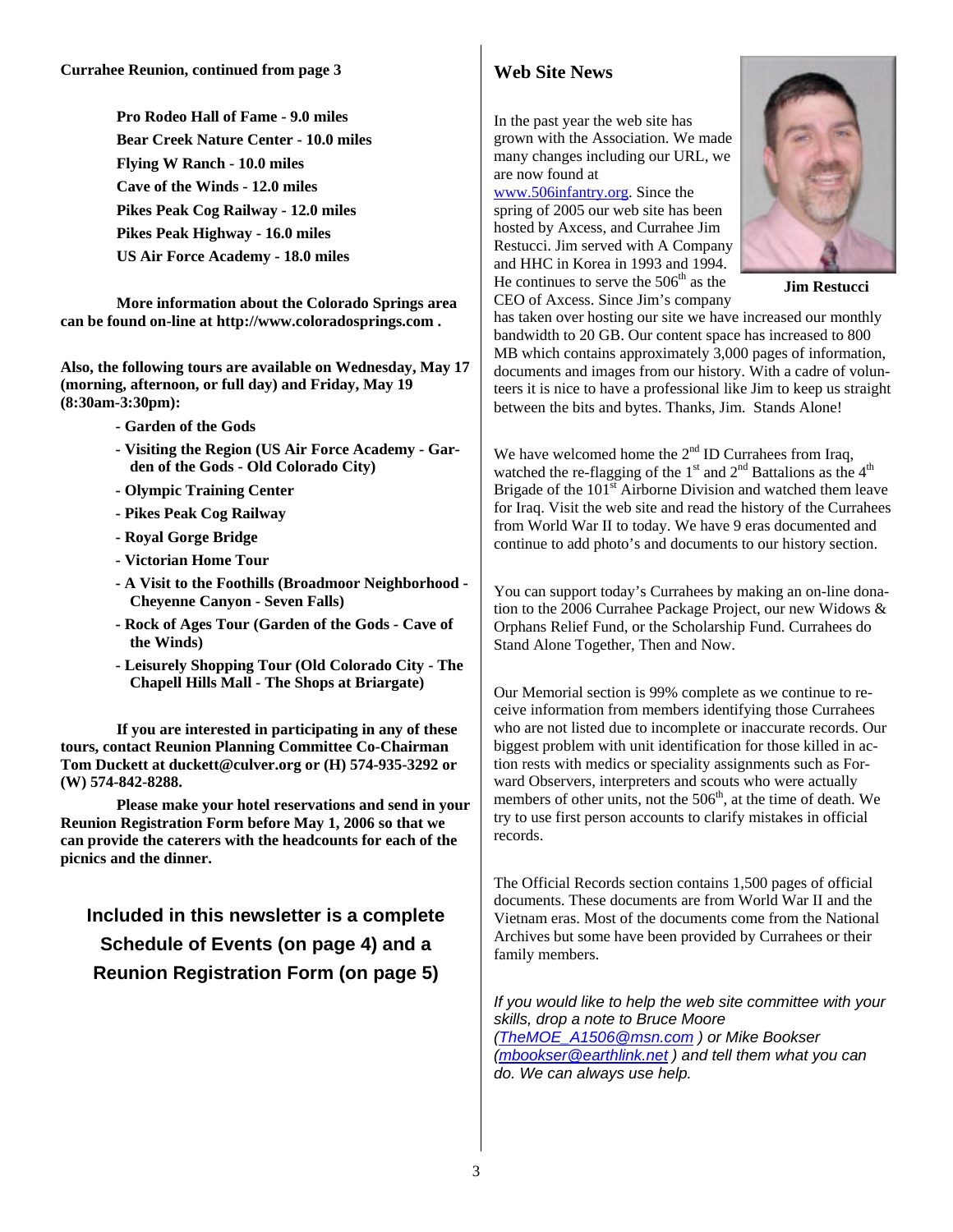|                              |                                                           | <b>2006 Currahee Reunion</b><br><b>Schedule of Events</b><br><b>Colorado Springs, CO</b><br>17 to 21 May 2006  |  |  |
|------------------------------|-----------------------------------------------------------|----------------------------------------------------------------------------------------------------------------|--|--|
| W                            |                                                           | $\parallel$ lay, 17 May                                                                                        |  |  |
| $\mathbf{A}$ l               |                                                           | Reunion Registration at the 506th Association Welcome Table in the Sheraton Colorado Springs Hotel             |  |  |
| $\mathbf{A}$ l               |                                                           | See the sights and attractions of Colorado Springs (on your own or morning/afternoon/full-day tours available) |  |  |
| 13                           | htil: Hospitality/Display Room Open                       |                                                                                                                |  |  |
| $\left  \frac{3}{2} \right $ | htil: Unit Gatherings/Meetings/Social Hours/Personal Time |                                                                                                                |  |  |
| Th                           |                                                           | $ay, 18$ May                                                                                                   |  |  |
| 10 <sup>l</sup>              |                                                           | [30: Regimental Picnic at Iron Horse Park, Fort Carson, CO (Theme: "Sharing with the Troops")                  |  |  |
| 10 <sup>l</sup>              |                                                           | <b>BOO:</b> Reunion Registration at the Picnic site                                                            |  |  |
| TE                           |                                                           | <b>Association Board of Directors Meeting</b>                                                                  |  |  |
| 17                           |                                                           | Intil: Unit Gatherings/Meetings/Social Hours/Personal Time                                                     |  |  |
| 17                           |                                                           | Intil: Hospitality/Display Room Open                                                                           |  |  |

### **Friday, 19 May**

All Day: Reunion Registration at the 506th Association Welcome Table in the Sheraton Colorado Springs Hotel

- 0830‑1500: Ground training for Static Line jumpers at the Calhan Airport Drop Zone
- 0830‑1500: USPA Current/Licensed Jumpers Jump ‑- Demo practice (if Aircraft are available)
- 0830‑1530: For non-jumpers and family members, see the sights and attractions of Colorado Springs (on your own or 8:30am- 3:30pm tours available)
- 1600‑1730: General Association Membership Meeting at the Sheraton Colorado Springs Hotel
- 1800‑1900: Regimental Happy Hour (cash bar)
- 1900‑2100: Regimental Dining Out (Currahee Memorial Dinner) at the Sheraton Colorado Springs Hotel; Dress -- Civilian: Coat and Tie; Military: Class A. Dinner Speaker: COL David L. Clark, Commander, 1st Battalion, 506th Infantry, May 2002-Sep 2005
- 2100‑until: Hospitality/Display Room Open

#### **Saturday, 20 May**

- 0830‑0900: Memorial Ceremony and Demo Jump at the Calhan Airport Drop Zone
- 0915: First Static Line Stick ‑- Wheels Up
- 0915‑until: Sticks jump all day
- 1130‑1330: Catered Picnic at the Calhan Airport Drop Zone (Ground/Air Demos)
- Last Stick: On "wheels up" last lift: Beer Call (Ground/Air Demos)
- 1745‑until: Unit Gatherings/Meetings/Social Hours/Personal Time
- 1745‐until: Hospitality/Display Room Open

### **Sunday, 21 May**

0700‑until: Breakfast with Currahees TBD: Departure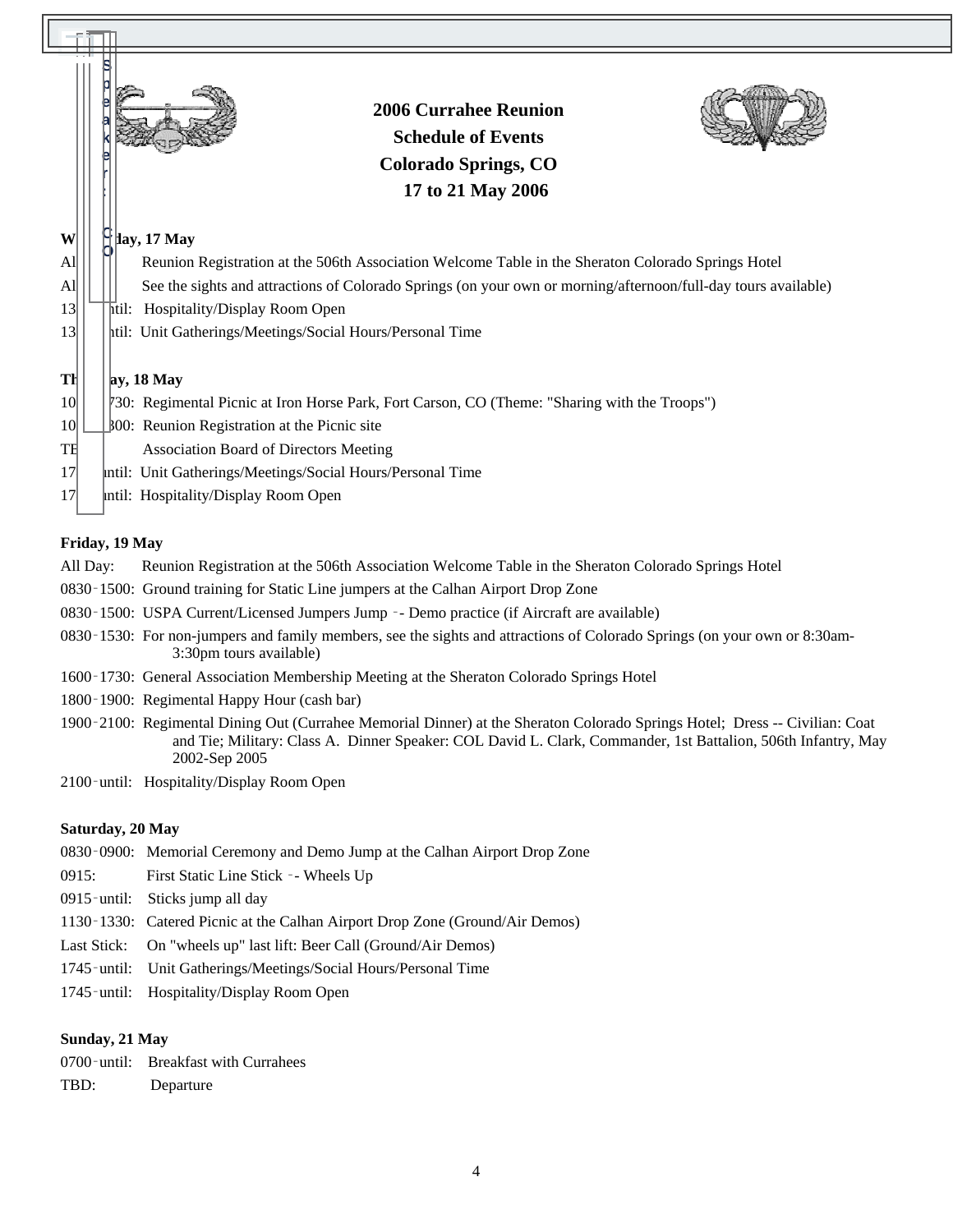# **2006 Currahee Reunion Registration Form**

### **May 17-20, 2006 – Colorado Springs, CO**

### **THIS REGISTRATION FORM MUST BE RECEIVED PRIOR TO MAY 1, 2006**

| <b>NAME:</b>    |               |                  |
|-----------------|---------------|------------------|
| <b>ADDRESS:</b> |               |                  |
| CITY:           | <b>STATE:</b> | <b>ZIP CODE:</b> |

**HOME PHONE: \_\_\_\_\_\_\_\_\_\_\_\_\_\_\_\_ eMAIL ADDRESS: \_\_\_\_\_\_\_\_\_\_\_\_\_\_\_\_\_\_\_\_\_\_\_\_\_\_\_\_\_\_\_\_** 

### NAMES OF SPOUSE/GUEST(S) ATTENDING THE REUNION: \_\_\_\_\_\_\_\_\_\_\_\_\_\_\_\_\_\_\_\_\_\_\_\_\_\_\_\_\_\_\_\_\_

| <b>REUNION ACTIVITY</b>                                                                | # OF PERSONS                                                                                                                                                       | \$ PER PERSON                          | <b>TOTAL</b>    |
|----------------------------------------------------------------------------------------|--------------------------------------------------------------------------------------------------------------------------------------------------------------------|----------------------------------------|-----------------|
| Registration Fee (received before May 1, 2006)                                         | #                                                                                                                                                                  | \$10.00                                | \$              |
| Late Registration Fee (at Reunion)                                                     | #                                                                                                                                                                  | \$15.00                                | \$              |
| <b>WEDNESDAY, May 17</b>                                                               |                                                                                                                                                                    |                                        |                 |
| Registration at Welcome Table (all day)                                                | цú.                                                                                                                                                                | цú.                                    |                 |
| Hospitality/Display Room (afternoon & evening)                                         | N/A                                                                                                                                                                | N/A                                    | <b>FREE</b>     |
| See the local attractions on your own OR                                               |                                                                                                                                                                    |                                        |                 |
| Morning/afternoon/full-day tours available                                             | <b>Contact Tom Duckett at</b>                                                                                                                                      | jduckett@hoosierlink.net               | or 574-842-8288 |
| Squad, Platoon or Company Dinners (evening)                                            | on your own                                                                                                                                                        | N/A                                    | N/A             |
| THURSDAY, May 18                                                                       |                                                                                                                                                                    |                                        |                 |
| Regimental Picnic at Iron Horse Park,<br>Fort Carson (10 am-5:30 pm)                   | #                                                                                                                                                                  | \$12.50                                |                 |
| Hospitality/Display Room (after picnic)                                                | N/A                                                                                                                                                                | N/A                                    | <b>FREE</b>     |
| Squad, Platoon or Company Dinners (evening)                                            | on your own                                                                                                                                                        | N/A                                    | N/A             |
| FRIDAY, May 19                                                                         |                                                                                                                                                                    |                                        |                 |
| See the local attractions on your own OR                                               | ۵۵                                                                                                                                                                 | u.                                     | ă.              |
| 8:30am-3:30pm tours available                                                          | <b>Contact Tom Duckett at</b>                                                                                                                                      | jduckett@hoosierlink.net               | or 574-842-8288 |
| General Membership Meeting (4 pm-5:30pm)                                               | <b>Association Members</b>                                                                                                                                         | N/A                                    | N/A             |
| Cocktail Hour (6 pm-7pm)<br>Currahee Memorial Dinner (7pm-9 pm)                        | Beef<br>$\begin{array}{c}\n# \quad \quad \quad \text{---} \\ \# \quad \quad \quad \text{---} \\ \# \quad \quad \quad \text{---} \\ \end{array}$<br>Chicken<br>Fish | (cash bar)<br>\$28/adult<br>\$14/child | \$              |
| <b>NOTE: SELECT YOUR ENTREES</b>                                                       | Child's Meal #                                                                                                                                                     | (under 12)                             |                 |
| Hospitality/Display Room (after dinner)                                                | N/A                                                                                                                                                                | N/A                                    | <b>FREE</b>     |
| SATURDAY, May 20                                                                       |                                                                                                                                                                    |                                        |                 |
| Currahee Veterans Memorial Jump 2006                                                   | Contact Jim Nemeth at                                                                                                                                              | jmn15@earthlink.net                    | or 970-215-0669 |
| Catered Picnic at the Calhan Airport Drop Zone<br>$(11:30 \text{ am-}1:30 \text{ pm})$ | #                                                                                                                                                                  | \$12.50                                |                 |
| Squad, Platoon or Company Dinners (evening)                                            | on your own                                                                                                                                                        | N/A                                    | N/A             |
| Hospitality/Display Room (evening)                                                     | N/A                                                                                                                                                                | N/A                                    | <b>FREE</b>     |
| <b>TOTAL AMOUNT ENCLOSED</b>                                                           |                                                                                                                                                                    |                                        | \$              |

**Make your check payable to:** *The 506th Airborne Infantry Regiment Association (Airmobile – Air Assault)* **Mail this form and your check to: Hoyt Bruce Moore, III, 4126 Cole Way, San Diego, CA 92117-1123** 

5 **REFUND POLICY: All cancellations and refund requests must be made via phone (858-274-4317) or eMail (TheMOE\_A1506@msn.com) no later than May 1, 2006.**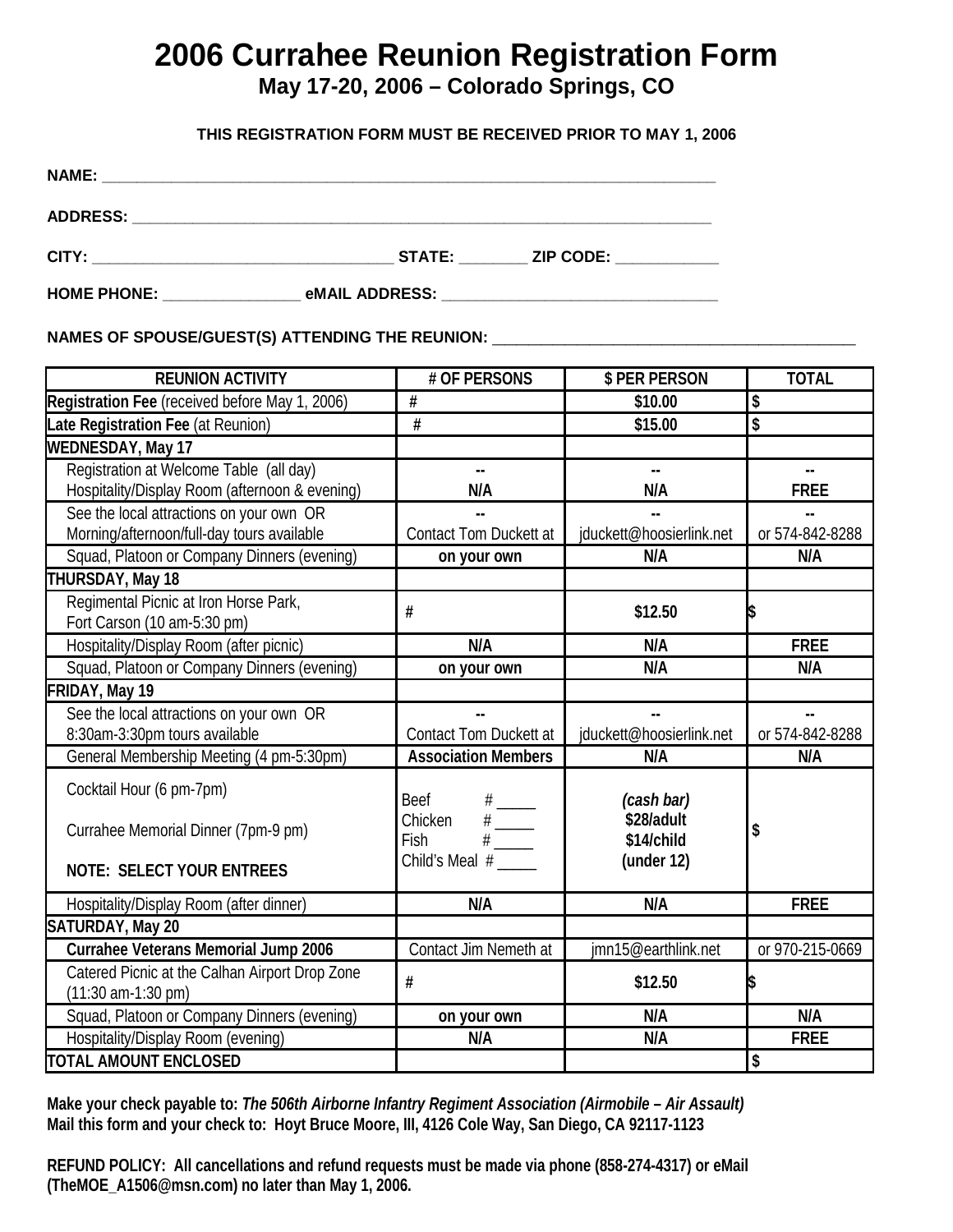### **HELP IS ON THE WAY FOR ACTIVE DUTY CURRAHEES**

### BY Alfred [Fred] May A Co, 1st BN, 1970 - 1971

 The Association is proud to announce the establishment of a Widows and Orphans relief fund. Association member and 2nd Infantry Division Korean Veteran Thomas G. Lee was the driving force behind the establishment of this fund.

 Mr. Lee realized the need for such a fund after finding out that the Currahees were in Iraq and taking casualties during their first deployment. In addition to assisting widows and orphans the fund will also aid wounded soldiers and their families.

 The Association has set up a committee to oversee the operation of this fund. Complete information regarding the awarding of money and makeup of the committee is available on the Association web site www.506Infanty.org. Just click on the SCHOLAR-SHIP & SPECIAL PROJECTS button. Basic information regarding applying for assistance is listed at the end of this article.

 As with any other charitable fund, donations are needed in order to keep the fund afloat without depleting its resources. Please consider donating to this fund so that the families and soldiers of the 506th Infantry can be aided in their time of need. Donations may be made by filling out the Fund Donation Form located in this Newsletter.

*NOTE: The IRS has recognized the 506th Association as a War Veterans Organization under section 501(c)(19), so donors making contributions to the Association can deduct such donations on their personal or corporate tax filings. For exemption/deduction purposes, the 506th Association Employer Identification Number (EIN) is 91-2088108.* 

#### **Widows and Orphans Relief Fund**

#### **Established by Thomas G. Lee**

1. Purpose: To provide financial assistance to widows, widowers, spouses and children of Currahees killed in action, missing in

- 2. action, or wounded in action.
- 2. Eligibility Requirements:
	- a. The recipient's parent or spouse must have served with the 506th Infantry Regiment or a supporting unit as defined in the Association by-laws .
	- b. The recipient's parent or spouse must be listed as killed in action, missing in action or wounded in action.

### 3. Application Procedure:

- a. No formal application form is used.
- b. A third party may nominate someone for an award.
- c. The application shall consist of a typed letter in which the applicant will discuss the following subjects:
	- i. The name, rank, service number and unit of the KIA/MIA/WIA.
	- ii. The family relationship of the recipient to the KIA/MIA/WIA.
	- iii. Financial need of the recipient.
	- iv. Any subject the applicant considers relevant

The application and documentation shall be mailed to:

The 506th Infantry Regiment Association Widows and Orphans Fund

- c/o Alfred May
- 30 Sweetman Lane

West Milford, NJ 07480-2933

4. Required Documentation: Some form of written proof of paragraph 2a or a written statement explaining why such proof cannot be sent. Do not send original documents, as they cannot be returned. Photocopies of these documents will be accepted.

5. Helpful, but Not Required, Documentation:

A statement from the applicant, detailing how family income or circumstances has kept the applicant from achieving his/her goals. Any other information the applicant considers relevant.

Samuel S. Snobar, G Co, 3rd BN, 506th PIR WWII; died

6. Criteria Used for Awarding Assistance from the Widows and Orphans Fund: Financial need

### **Last Roll Call:**

| died Nov 2004<br>LTG(R) Elvy B. Roberts, HHC, 1st ABG; died 10/11/05 |
|----------------------------------------------------------------------|
|----------------------------------------------------------------------|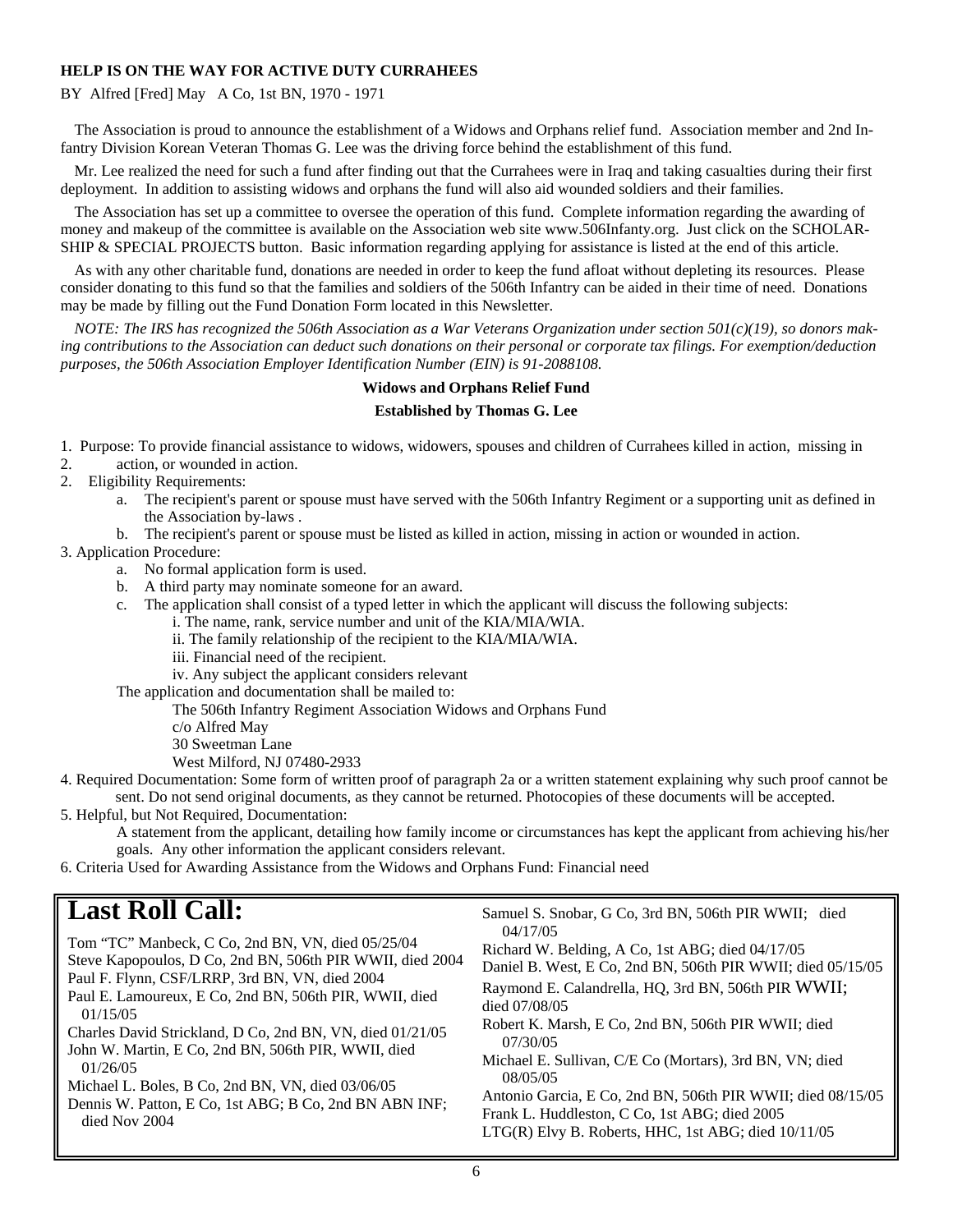## **The 506th Association Announces its Inaugural Call for College Scholarship Applications**

By Alfred [Fred] May, A Company, 1st Bn - 70-71

 After years of planning the Association is proud to announce a college scholarship just for Currahees and their families. The idea for the scholarship and its initial source of funding came from SFC(R) Joseph F. Foster HHC, 2nd Bn - 69-70.

 The amount awarded will be \$500 and may be used to provide financial assistance to students attending undergraduate or graduate programs at colleges and universities in the United States of America.

 The opening date for applications is January 1, 2006. The last a date an application will be accepted is April 30, 2006. A three member committee made up of Association members will decide on the winner and that person will be notified by May 30, 2006. Actual payment of the award will be made directly to the appropriate Institution when bills for the Fall 2006 semester become due.

 Procedures to apply for the scholarship are listed below. Further information is available at the Association web site www.506infantry.org Any questions regarding the scholarship may be directed to Alfred [Fred] May who may be reached by email at alfredmay@aol.com

 In order to insure that this scholarship continues, the Association is requesting donations to the Scholarship fund. All donations are fully tax deductible and may be made using the Fund Donation Form found elsewhere in this newsletter.

 The IRS has recognized the 506th Association as a War Veterans Organization under section  $501(c)(19)$ , so donors making contributions to the Association can deduct such donations on their personal or corporate tax filings. For exemption/deduction purposes, the 506th Association Employer Identification Number (EIN) is 91-2088108.

### **The 506th Airborne Infantry Regiment Association (Airmobile-Air Assault) College Scholarship**

Established by Joseph F. Foster and Melissa D. Snock

### **Eligibility Requirements:**

a. The applicant or the applicant's parent, grandparent, spouse, or sibling must have served with the 506th Infantry.

b. The applicant must be accepted at or already attending the Institution to which this scholarship money will be sent.

### **Application Procedure:**

No formal application form is used.

The application shall consist of a typed letter in which the applicant will discuss the following subjects:

Personal achievements

- a Career objectives
- b Any subject the applicant considers relevant

The application and documentation shall be mailed between January 1 and April 30 to

> The 506th Scholarship Committee c/o Alfred May 30 Sweetman Lane West Milford, NJ 07480-2933

#### **Required Documentation:**

a. Some form of written proof documenting the family relationship of the applicant to the veteran of the 506th Infantry. If proof cannot be provided a written statement explaining why such proof cannot be obtained must be included in the application.

b. A High School Transcript if the applicant has not completed one year of College. If the applicant has completed one year of College, a College Transcript is required in lieu of a High School Transcript.

c. Some form of written proof of college acceptance.

*Do not send original documents, as they cannot be returned. Photocopies of these documents will be accepted.* 

### **Helpful, but Not Required, Documentation:**

a. A photocopy of the applicant's Student Aid Report (SAR), containing the Estimated Family Contribution (EFC) number.

b. A photo copy of the Financial Aid Package Letter from the Institution the applicant will attend.

c. A statement from the applicant, detailing how family income or circumstances has kept the applicant from receiving

d. other scholarship, grant, or loan funds.

Any other information the applicant considers relevant.

### **Criteria Used for Awarding the 506th Infantry Scholarship:**

- a. Overall academic excellence of the applicant
- b. Financial need

Quality of the Institution the applicant has chosen to attend.

#### **Requirements for the Scholarship Winner:**

a. Provide the name, address, and telephone number for a contact person at the Institution the winner will attend who

b. will be responsible for receiving the Scholarship check.

c. Agree to have their name and hometown released for publication in any way the committee sees fit.

d. Write a thank-you letter to the 506th Association, which may be published in The Currahee newsletter and/or on the Association web site.

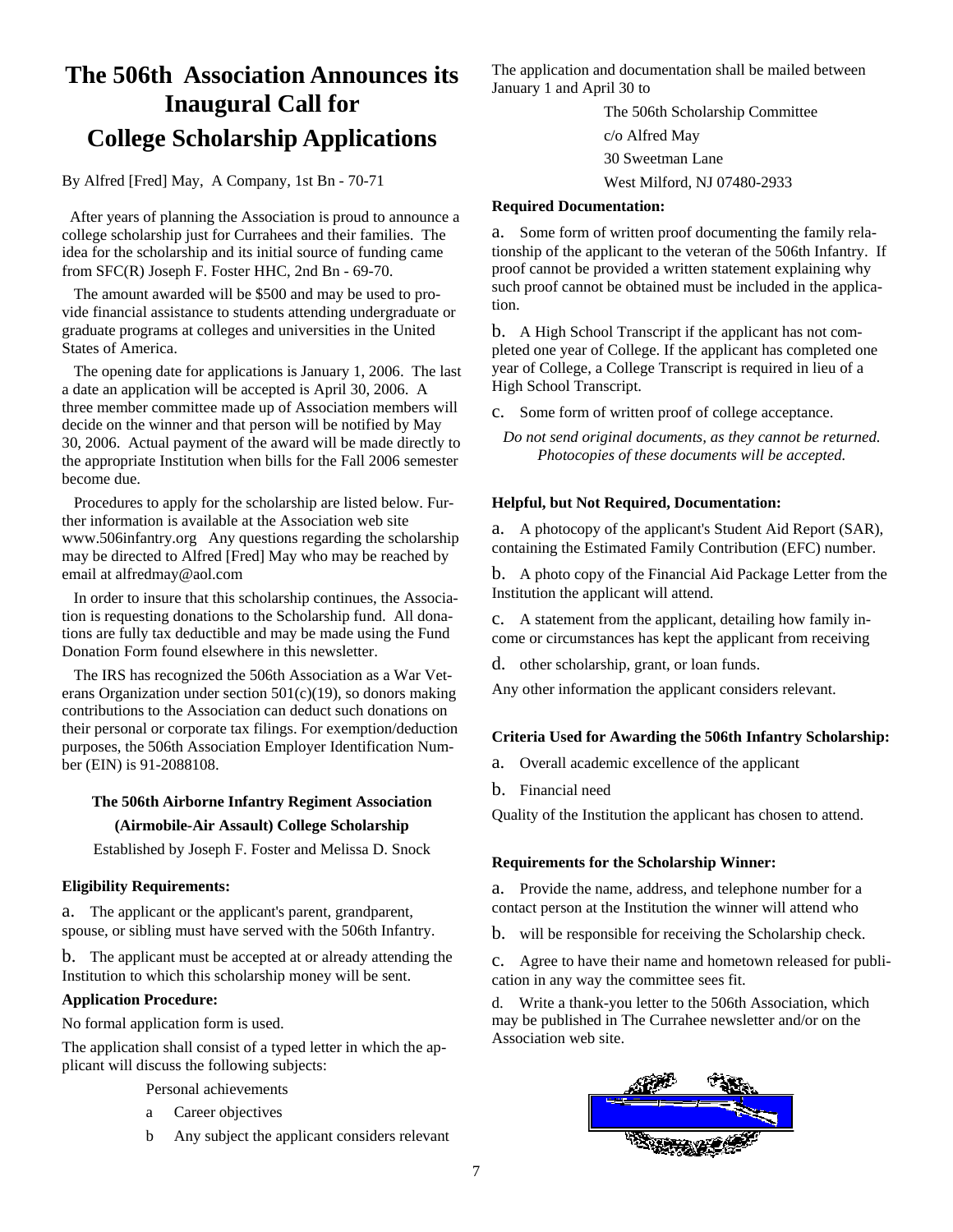*Editor's Note: the active-duty soldiers of the 1st Battalion, 506th Infantry, 2nd Brigade Combat Team, 2nd Infantry Division created a CD yearbook which contained a definitive photo history of their experiences in Iraq, August 2004-July 2005. Much of this yearbook is accessible on the 506th Association web site www.506infantry.org by clicking on the Photographs and History white link button, then selecting Air Assault, Republic of Iraq. The yearbook can be found under both Photographs and Memorabilia. COL David L. Clark was commander of Task Force 506th, and his Letter to the Battalion is included in the 2004-2005 Currahee Yearbook.* 

### **Battalion Commander's Letter to the 1st Battalion, 506th Infantry, 2nd Brigade Combat Team, 2nd Infantry Division**



As I sit down to write this letter for the yearbook I am overcome with all that has happened this past year in Iraq. Words cannot describe how proud I am of your many accomplishments and the great sacrifices you have endured for your country and for the people of Iraq this past year. Through great turbulence, danger and uncertainty you have risen to every challenge, held

together, accomplishing every mission and have earned the reputation and honor of truly being a Band of Brothers.

 First I would like to thank the battalion signal officer, CPT Keith Kelly, who, with company and section representatives, put this yearbook together and it is a "keeper". It is a collection of memories captured in the written word, a gazillion pictures and some music. The pages of this keepsake reflect the 12 months TF Currahee spent in Kuwait and Iraq and there are some articles and pictures of our time in Korea as well. As I looked at each section of this yearbook it took me back and caused me to think about where we have been and what we have accomplished. As you all know, we have certainly been through a lot and our accomplishments are many.

 Despite the fact that we were already forward deployed on the DMZ in Korea, we were called to deploy to Iraq in support of Operation Iraqi Freedom. It was our turn to go, and off we went. Without much preparatory time and with little time to say goodbye to family and friends and to tie up loose ends in our lives, we set off on this great adventure. After a brief acclimatization and training period in Kuwait we found ourselves at Camp Habbaniyah in the heart of the Sunni Triangle in Al Anbar Province. A pretty tough place, and we were soon in the thick of things.

 We deployed to this hostile place to make a difference. It has indeed been a tough year, but a year that history will determine to have been a successful one. During our time here the insurgency was at its peak. But due to our efforts and those of the units on our flanks, the insurgency has lost momentum and popular support. The insurgent stronghold of Fallujah fell in November with the help of Apache Tank and C/44 EN who each contributed a platoon of combat power to that important fight. All across AO Currahee we defeated insurgent attacks and killed or captured countless terrorists and policed up their caches. Iraq held their first free election in 50 years and we facilitated the democratic process by securing two polling sites; one of which had more votes and more women voters than any other site in the province.

 Our many successful operations through the winter kept enemy activity down. We stood down the very unsuccessful and corrupt Iraqi National Guard units in our area and stood up the Iraqi 3rd Battalion, 2nd Brigade, 1st Division as our partner unit

whom we have conducted very successful combined operations with for over four months.

 In a year's time we conducted over 60 task force level missions and hundreds of company and platoon missions. We have captured tons of weapons, ammunition and bomb making material and sent over 500 bad guys to Abu Graib prison. We have helped build schools and provided school supplies to needy kids. We have upgraded water purification plants that provide water to thousands of people. We provided much needed food and sundries to refugees from Fallujah. We cleaned up the highway, drained standing sewage, filled in huge IED holes, removed trash, stocked clinics with basic medical supplies, and handed out hundreds of soccer balls and candy to thankful kids. Through it all, we guarded our FOB, the ASP and East Camp, and kept Route Michigan open for military operations and civilian commerce through the endless and dangerous grind of Mad Max missions.

 As we hand AO Currahee off to our brothers from Pennsylvania, the Panthers of Task Force 1-110th Infantry, we do so knowing that this is a better place than it was when we found it last August. That is because of you and your dedicated service; service to your country, service to your fellow Soldiers who stood and fought by your side, and service to the people of Iraq who have not known peace and freedom and who would not be able to achieve them otherwise. Through the searing heat and dust of summer, the cold of winter, hundreds of attacks by IEDs, snipers, small arms, RPGs, SVBIEDs, VBIEDs, rockets and mortars, you have endured every hardship and successfully accomplished all missions.

 Over time, as you look back through this yearbook, I hope you will reflect with pride on your important service. Our Currahee brothers of wars long since past are a proud reminder of our heritage and you have contributed significantly to the great name and reputation of the regiment through your actions in Iraq. Please remember the great Soldiers lost here, their sacrifice, and the hardships their families face. We must never forget them. As we all now know, freedom is not free and the cost is dear.

 I am proud to be counted among you as a Currahee and it has been a great honor and a humbling experience to serve with such proud, tough, and professional Soldiers. Best wishes to you all in your future endeavors and journeys, and thank you for your dedicated and courageous service -- you have made a difference here. Stands Alone!

> COL David L. Clark Task Force Commander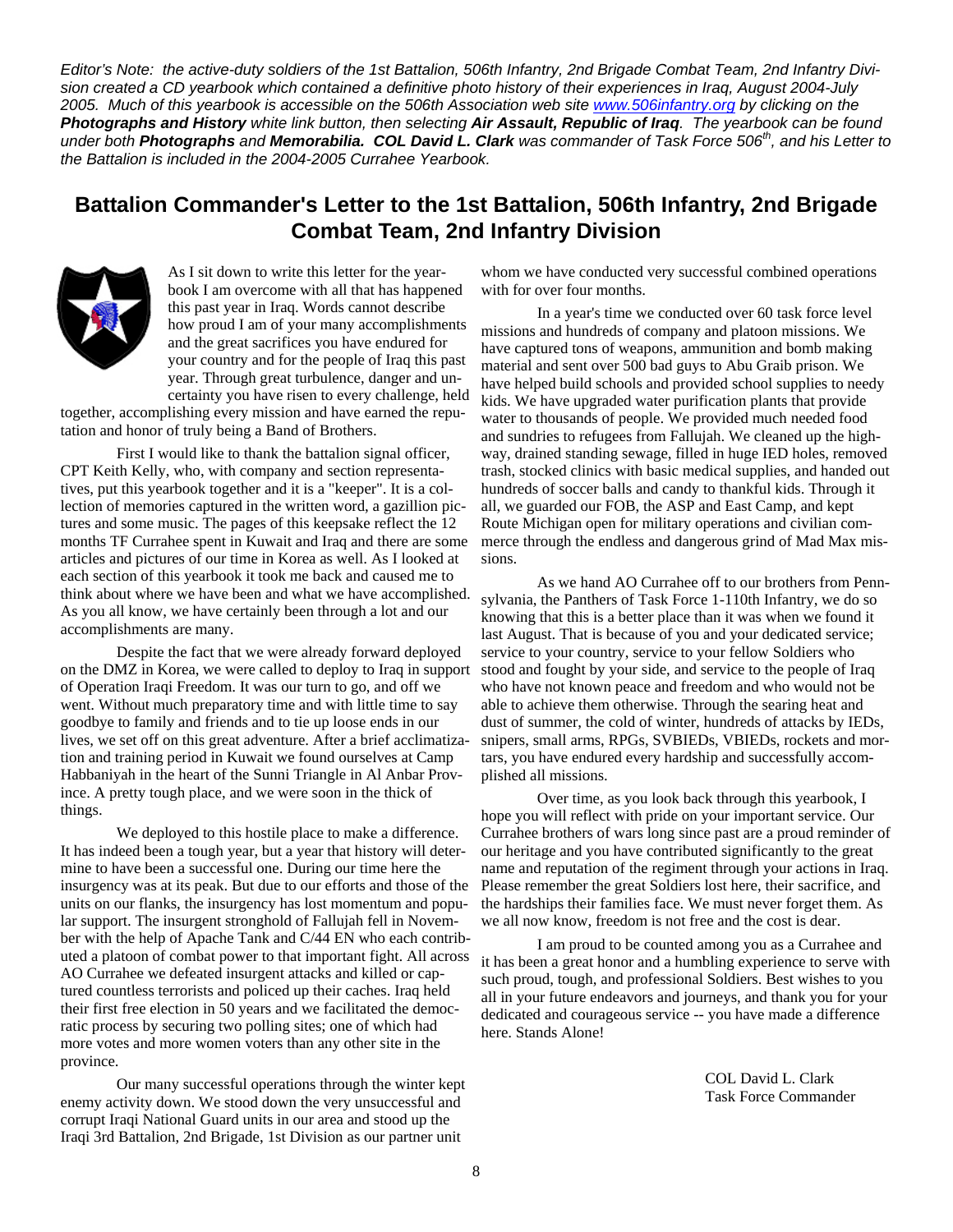### **Notes from the Reflagging Ceremony Chris Garrett, 2nd Battalion Reporter**

Buford Byers, Don Thies and I were able to represent Bravo Co 2/506 1970-1971 at the Reactivation Ceremony to bring the Currahees back into the  $101<sup>st</sup>$  Airborne Division (Air Assault). About 60 former Currahees showed up at the hospitality room of the Holiday Inn Express in Oak Grove KY Oct  $12<sup>th</sup>$  for the reactivation ceremonies the next day. Some of the local Clarksville TN Currahee vets did a good job of catering the hospitality room with food and beer. From Camp Toccoa thru WW2, Vietnam, Korea and right up to Iraq, we were all gathered to witness this special day. All evening active duty soldiers showed up to meet us old timers and maybe glean some wisdom from us. The next day Buford Byers and I drove out to the parade field and had the opportunity to talk to a young Major from HHC who was there to escort a former General for the event. I noted that his new Currahee pins looked pretty awesome and he told me that they were not official until after the ceremony and all the officers that morning decided to jump the gun on the dress code.

The activation ceremony went off like clockwork and I was sure glad that I had a nice comfortable chair under the awning in the VIP section. You have to remember I was an E-4 grunt in the Army and used to standing at attention in the sun. That afternoon we gave out flags to all the infantry line companies to carry with them as they venture into the future. I had to leave early but Buford and Don were able to give a Currahee flag to B Company 2/506 and Buford says he was very much moved.

This past summer Allen Boyd, Democratic Congressman from the  $2^{nd}$  District FL and my former  $1^{st}$  LT and I hosted a get together of B-Co 2/506 70-71 to honor one of our fallen comrades. Sp4 Gilbert Ruff was KIA Feb  $23<sup>rd</sup>$  1971 and we were able to show our respects 34 years later. Twelve of us veterans



*photo by PFC David Ondik, courtesy of the US Army* 

(L-R): CSM Michael R. Wagoner [HHC, 4th BCT (BCT CSM)] and COL Thomas D. Vail [HHC, 4th BCT (BCT CO)] uncase the 506th Infantry Regiment Colors during the 506th Regimental Combat Team Reactivation Ceremony on the Parade Field at Fort Campbell, KY, October 13, 2005. During the ceremony, the Regimental Flags of the  $1<sup>st</sup>$  Battalion,  $506<sup>th</sup>$  RCT and  $2<sup>nd</sup>$  Battalion,  $506<sup>th</sup>$  RCT were also uncased.

and significants were able to parlay with 12 Gold Star family members in St Louis MO this past August 2205. This Email I got from Mark Wissel pretty much sums up why I keep working on these reunions:

Chris: It was so great to see you and Beverly again. That was such a neat weekend. It took me several days for everything to sink in and settle within my mind and soul. It was amazing to feel that bond we all created energized and alive again. I doubt that I will miss another reunion outside the unforeseen. Thank you both for your persistent encouragement to attend one of these occasions. The mutual respect and sense of comfort I had all weekend actually made for one of the most relaxing weekends I have had for awhile. It was really amazing to see the bond the wives formed and how well all of them get along. Sandy thoroughly enjoyed herself. Mark

On a lighter note I had the good fortune to sit down with Al Franken just days before he shipped out to the Mideast war zones for his USO tour that he has been doing for the troops for the  $4<sup>th</sup>$  year in a row. Al Franken's  $1<sup>st</sup>$  hour of his radio show that he does on AirAmericaradio.com can now be heard on AFRN. He had heard how hard I had worked over the last couple of years to bring his show to our home town of Duluth MN and wanted to thank me. A very good man and a shining beacon for our future. I told him to keep a look out for the screaming eagle patch so if you saw or heard Al this past holiday USO tour send me an email and let me know what you think.

# **Notes from Active-Duty Currahees:**

### **From CPT Justin A. Tice in Colorado Springs, CO:**

To all the members of the Currahee Association: I would like to say thank you. The care packages and flags that you sent us in Iraq were awesome. I served as a platoon leader in Destroyer Company, 1-506th in both Al Khalidiyah and Ar Ramadi. The only bad part about our redeployment is the fact that we have to send our colors back to Ft. Campbell and be redesignated as another infantry unit. The Currahees who went from Korea to Iraq are -extremely- proud of being Currahees. It's heartbreaking to have to stop calling yourself a Currahee and adopt another unit's history, but at least the 506th Colors aren't being folded. I know my men and I will all miss being able to sound off with "Stands Alone!" and "Currahee!" here on Fort Carson. Thanks again for all the support while we were over in Iraq and don't forget - just because we wore the 2ID patch doesn't mean we weren't Currahees through-and-through. Stands Alone! eMail: currahee-pitbull6@hotmail.com

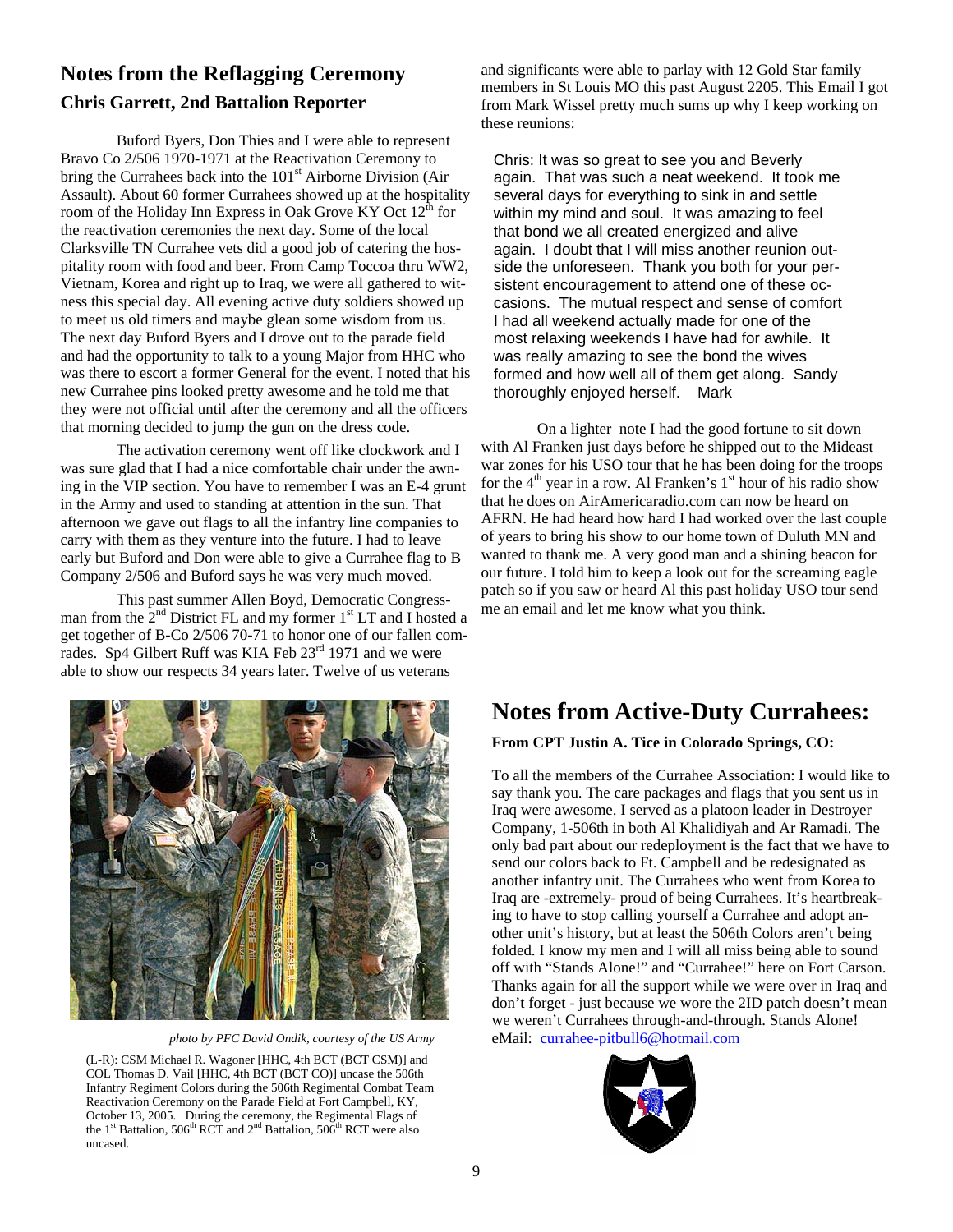### **3rd Battalion Notes By James Nemeth**

 This column will largely be about the upcoming 506th 2006 Reunion and the concurrent 506th Memorial Jump; first some news and a common person's view point on the proliferation of 3rd Battalion representation and reunions.

 There is a new web site for 3rd Battalion of the 506th and new organization, by new I mean additional, some 3/506ers dissatisfied with the other 3rd BN site got together and are putting together a very nice place to learn about the 3rd Battalion. Check it out at: http://www.currahee3-506.org/index.htm . If you remember the 3rd was a task force assigned as needed in critical areas, unattached from the 101st and the rest of the 506th they had their own artillery, engineers, assault helicopter company and other support. They were also the only unit of the 101st to enter Cambodia during the 1970 spring offensive, at great cost. The new site promises to make history and historical documents available to all. Considering that history maybe there is a need for two sites to get it all online.

 Welcome to the choices. I should say chaos, conflict or some other noun, yet to me it is a nightmare of choices, at least a bit of one. My hope in finding old friends from the war was to reconnect with all the bitter sweetness of those intense days of my youth, I assumed, I thought naturally, that at least here there would be a meeting of minds on common ground. Being no fool to life I know it is not a perfect world, but oh those bonds of blood should hold true, I looked for one sanctuary. Now, today, we have a dilemma, there are now three organizations where former members of the Third Battalion of the 506th Airborne Infantry Regiment can hang their hats. I don't think any of us really see the sense in that or can fully participate in all three and most of us have friends in all three organizations. That makes it tough and I know each organization has its agenda but I can't help but feel that all that energy under one roof would be tremendous and accomplish so much more. Maybe the 3rd Battalion not being reactivated alongside the rest of the Regiment is our punishment. I sure would like to see representatives of all three 3rd Battalion organizations get together and work this out. Too bad after all these years I am now a realist; but about those old blood ties I still hold out hope.

 The 2006 506th Reunion, dates printed else where in this newsletter, is gong to be an exceptional opportunity, an adventure and be the first chance most of us will have to meet and shake hands with dyed in Infantry Blue 506th Iraq veterans, hundreds of them. The picnic at Fort Carson will be hand in hand with the 1st Battalion of the 506th (formerly attached to the 2nd ID) Iraq veterans and their families. I can't begin to describe how that makes me feel. Many of us had no homecoming, cast back as we were, we could now easily excuse just not be there for others returning from overseas, yet there is a higher self in each of us that can help those men bridge back with just a hand shake and a knowing look. Come be with them, they are among the proudest of the Currahees and the first in over thirty years to add battle streamers to the Regimental flag.

 The 2006th 506th Memorial Jump, May 19th and 20th, will be exciting and have something for everyone, young and old will be thrilled. This Jump is to honor those 506ers that have fallen in battle and left us to carry on as they would. We are gear-

ing up to make this the biggest Jump yet. Training day is the 19th and The Memorial Jump will be held on the Saturday the 20th. In the works, all centered around the 506th Veterans static line jump, are lots of demonstration jumps: an American flag jump, a smoke jump, 101st parachute jumps, military style jumps, USPA demonstration jumps, the American Demonstration Jump Team is working on getting here and things look good - they do a WWII full combat reenactment round parachute drop from a C-47 - ; now get this: we are close to securing a C-47 for the veteran static line jumps, at an extra cost and some military round parachutes for properly trained 506ers to jump, regardless there will be a large aircraft to jump from, the plan is for battle reenactments both WWII and Vietnam, lots of military static displays, we are working on a Huey helicopter and a lot more: free beer for veterans, a great picnic lunch, overhead cover, seating and WWII and Gold Star Mother guests of honor. Jump and get a Memorial Jump Team T-shirt to impress your grandchildren. Help pass the torch, there is overwhelming desire on the part of the 506th Iraqi Veterans at Fort Carson to be there and jump alongside the other 506 veterans.

 I would like to propose to all veterans and members of the 506th that during this up coming reunion we share the legacy of the many generations of Currahees, from WWII thru Iraq. We are to have a picnic hosted on the Fort Carson military base and the number of former Currahees stationed there is in the hundreds, a great number of them plan to be there and show us around the modern military. The theme is about all Currahees because they share the same honor, duty and country; remember that together during this reunion. The Vietnam veterans will have a special bond with the Iraq veterans, as they face some of the same circumstances Vietnam veterans did; take the time to share some real wisdom as these young men step off into a world that will not always honor them.

 I promise you a great reunion, the best Memorial Jump ever lots of respect from those you come in contact with and a fantastic location for you and your family; bring them all even the grandchildren. Colorado has endless things to see and do nearby. If you want to help, sign up for a jump or just talk feel free to give me a call at: 970 215 0669.

> Currahee James Nemeth 3/506 1970 jmn15@earthlink.net

### **Important Dates in 2006:**

- **January 31**  target date for paying 506th Association 2006 Membership Dues
- **March 31** cutoff date for including new/updated information into the 2006 Association Roster; expiration date for all Association memberships that have not been renewed for 2006
- **May 15**  target mailing date for 2006 Membership Cards and Rosters to those who have paid their 2006 Membership Dues
- **May 17-20**  2006 Currahee Reunion, Sheraton Colorado Springs Hotel, Colorado Springs, CO
- **May 20**  2006 Currahee Memorial Jump, Calhan Airport, Calhan, CO
- **September 15**  target mailing date for the September 2006 issue of The Currahee newsletter to those who have paid their 2006 Membership Dues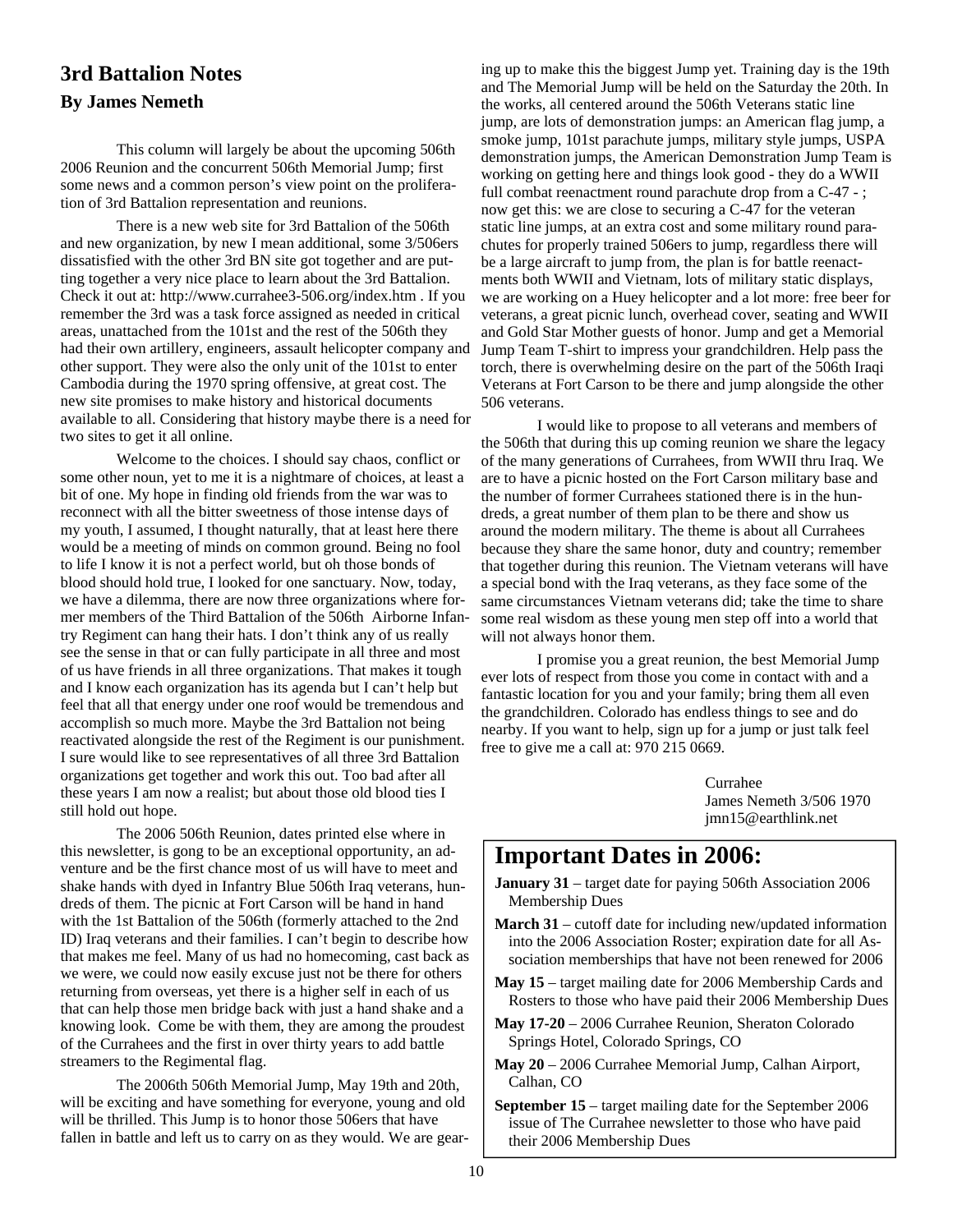### **The Para-Dice Patch By Ron Helwig**



The 506th PIR Para-Dice (Pair-O-Dice) Pocket Patch design is attributed to Bill Donnan and/or Harold Donaghe (both from B Company, 1st BN, 506th PIR), who created it at Camp Toccoa, GA in the summer of 1942. Joe Witzerman (HQ, 2nd BN, 506th PIR) did the art work. Joe was later transferred to a special Army artist unit. The design consists of a diving

eagle in front of a parachute canopy and a pair of dice, showing a "5" and a "6" and connected with a large black "0" , signifying the 506 attacking from the sky. The Para-Dice patch was approved on April 20, 1943 and was worn on the left jacket pocket. However, since this was a regimental insignia, it was not an authorized patch once the 506th PIR was attached to the 101st Airborne Division at Fort Bragg, NC, on June 1, 1943.

 The Currahee Shield (consisting of six parachutes descending in front of Mount Currahee, with the motto "Currahee" below) was worn as a pin by the Currahees during WWII, and when the 101st was reactivated in 1956, it was a modernized version of the Currahee Shield (and not the Para-Dice patch) which was adopted as the official design for the Coat of Arms and Distinctive Insignia of the 506th Infantry Regiment.

 During the 63-year history of the 506th, the Para-Dice design has been used on various 506th unit signs and newspapers, and the 2BCT, 2nd ID Currahees wore a desert-camouflaged version of the patch on the back of their caps while they were deployed in Iraq. Today's active-duty Currahees have incorporated the Para-Dice design, along with the Currahee Shield, in a monument in the new 506th Regimental Combat Team area of Fort Campbell, KY.

 Para-Dice Patches and Currahee Shield Patches and Pins can be ordered from the 506th Association using the Decals-Pins-Patches Order Form on page 19 of this newsletter and from the Quartermaster Items for Sale section of the 506th Association web site www.506infantry.org



### **To: Currahee Vietnam Veterans**

NEW: the 506th Association has available for sale a 26.5" x 18" Fire Support Base Map, I Corps, Vietnam (includes the DMZ, Quang Tri Province, and Thua Thien Province). This new map has much better colors and more Fire Support Bases than the on-line map sections of Quang Tri Province and Thua Thien Province.

Photos of this new map and complete ordering information can be found on the 506th Association Quartermaster web page http://www.506infantry.org/quartermaster.html . . the Association is selling these maps for \$15 each to Association members (those who have paid their 2005 or 2006 Membership Dues) or \$20 each to non-members.

### **Quartermaster / PX Sales Items**

From The 506<sup>th</sup> Store.

First of all I would like to introduce myself to you. My name is Ron Helwig. I served with B CO.  $506<sup>th</sup>$  in the Airborne Battle Group era, 1960-1962.

 I thank all of you who supported the store in the past year. This money help us with the general operating fund for the Association, and to buy the Currahee flags, we sent to 1<sup>st</sup> Battalion 506<sup>th</sup> Currahees of the 2<sup>nd</sup> Infantry Division in Iraq. We also presented flags to all the Company and Battalion Commanders, at the Reactivation of the 506<sup>th</sup> Currahees, back into the 101<sup>st</sup> Airborne Division. As funds become avertable, we will be adding new items. There for I am asking you to let me know what you would like to see here? My E-Mail address is rlhelwig@comcast,net.

We recently added a 26.5" X 18" Fire Support Base Map, 1 Corps, Vietnam: (DMZ, Quang Tri Province, and Thua Thiem Province). This map has been selling well. Get your order in early.Order forms for Quartermaster and for badges, decals and pins are on pages 17 and 18 of this newsletter

 I want to wish every one a Happy and Prosperous New Year. Also I ask your Support and Prayers for All our active duty Currahees Brothers. Currahee!

> Ron Helwig Quartermaster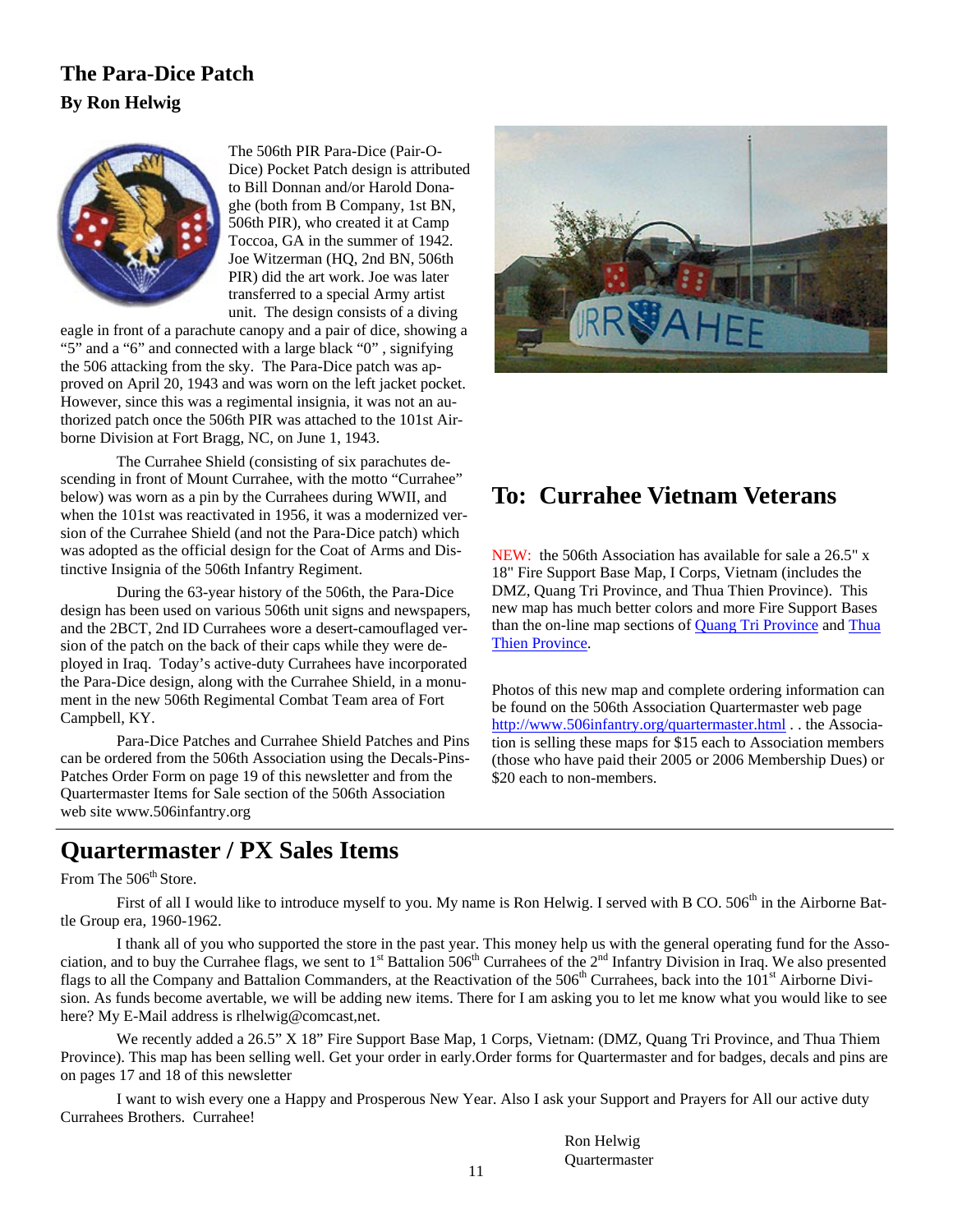### **After action report–Alpha 1/506 reunion**

### **John Lally A-1/506th, Vietnam 1970-71**

"Ass-Kicking Alpha" – A Co,  $1/506$ th to the uninitiated – got together in Howell, Michigan over the weekend of July 15-17 for the third reunion of the unit. Although most of the attendees were Vietnam-era vets, our reunion was graced with the presence of a few men from other eras including Don Burgett, one of the original World War II Currahees who jumped on D-Day and fought with the 101st through the end of the war.

More than two dozen Screaming Eagles and many of their wives or significant others answered the roll call Friday afternoon for a barbeque at Brian Heeg's farm outside Howell. After a great meal of ribs, chicken and the fixin's...plus a little liquid refreshment...we sat around, swapped lies and memories, remembered some funny times and a few not-so-funny ones, and generally had a great time. Special thanks to Brian for the demonstration of artificial insemination of his prize cow...not a usual feature of our reunions, fortunately. We stayed until well past dark just talking and enjoying each other's company.

The next day we all got together again in a local restaurant for a full-fledged sitdown meal (as if we hadn't had enough to eat already for the weekend). After a brief but moving ceremony remembering absent friends, Bruce "Moe" Moore and Fred May brought us up to speed on things that were happening with members, and passed out the beautiful challenge coins to the men attending their first reunion. We also discussed where and when to have the next reunion, and tentatively decided on Nashville in 2007. After the meal, which was significantly better than the Crations we remember so fondly, we took pictures and spend the time just talking some more and generally goofing off. After we left, we went to the motel to goof off some more...with pictures and slides to look at, more stories to tell, another round or two or three of lemonade or whatever, and even a dip in the pool for a few hardy types with no sense of shame about the condition of their aging bodies. Some of the stories were even true, but we all acted as if we believed them all.

Sunday morning we reassembled for a last time for a breakfast buffet, then said our goodbyes. It was a great weekend, and it was very moving to watch the years fall away and the friendships renew. All the gentler sex behaved themselves and didn't even lecture us too much about our behavior, which contributed to the general good feeling.

 Many thanks to Brian Heeg for being such a great host, and to Bruce, Peg, Fred and the others for all the work they did to make this such a success. We hope to see many of our old friends again at the 506th Association get-together next summer and again in Nashville...and maybe pick up a few more who couldn't make this reunion. If you haven't attended a reunion, try one...you won't regret it!



Back Row: Leonard Farnsworth, John Lally, John Brown (JB), Ken Parr, Ron Rami,Ted Taraski, Bob Linn, Glenn Guidry, Don Burgett. Middle Row: Michael Slayton, Gary George, Dan Nightingale, Brian Heeg, Tom Waggoner, Larry Hendricks (partially hidden), Dennis Lahiff (hidden). Kneeling: Ben Infuso, Jim O'Laughlin, Mike Rogers, Bill Perry, Gary Gallimore, Fred May, Ray Sowinski. Sitting: Pat Hyman, Hoyt (Bruce) Moore, Ed Krohe

### **To: Currahee Vietnam Veterans**

NEW: the 506th Association has available for sale a 26.5" x 18" Fire Support Base Map, I Corps, Vietnam (includes the DMZ, Quang Tri Province, and Thua Thien Province). This new map has much better colors and more Fire Support Bases than the on-line map sections of **Quang Tri Province** and Thua Thien Province.

Photos of this new map and complete ordering information can be found on the 506th Association Quartermaster web page http://www.506infantry.org/quartermaster.html . . the Association is selling these maps for \$15 each to Association members (those who have paid their 2005 or 2006 Membership Dues) or \$20 each to non-members.

### **Notes from Our Friends in Europe:**

From Filip Willems of Belgium:

 I was looking for some information on a vet I met in Bastogne in December 2004. His name is Marvin D. Marsh. He was in I Co, 3rd BN, 506th PIR in WW2, and he lives in Iowa. My eMail is fiwi@skynet.be.

—————- From Paul Hamm of The Netherlands:

 I was wondering if anyone could help us. My grandmother adopted the grave on the burial site of Margraten, the Netherlands. She has been taking care of this grave since 1953. It belonges to

> Roy M. Mc Carson Pvt 506 PRCHT INF 101 ABN DIV South Carolina OCT 5 1944

Does anybody know this person or has information about him or his relatives? Any comment would be appreciated. Thanks again for all you did for us in the war. My eMail is pgphamm@hotmail.com.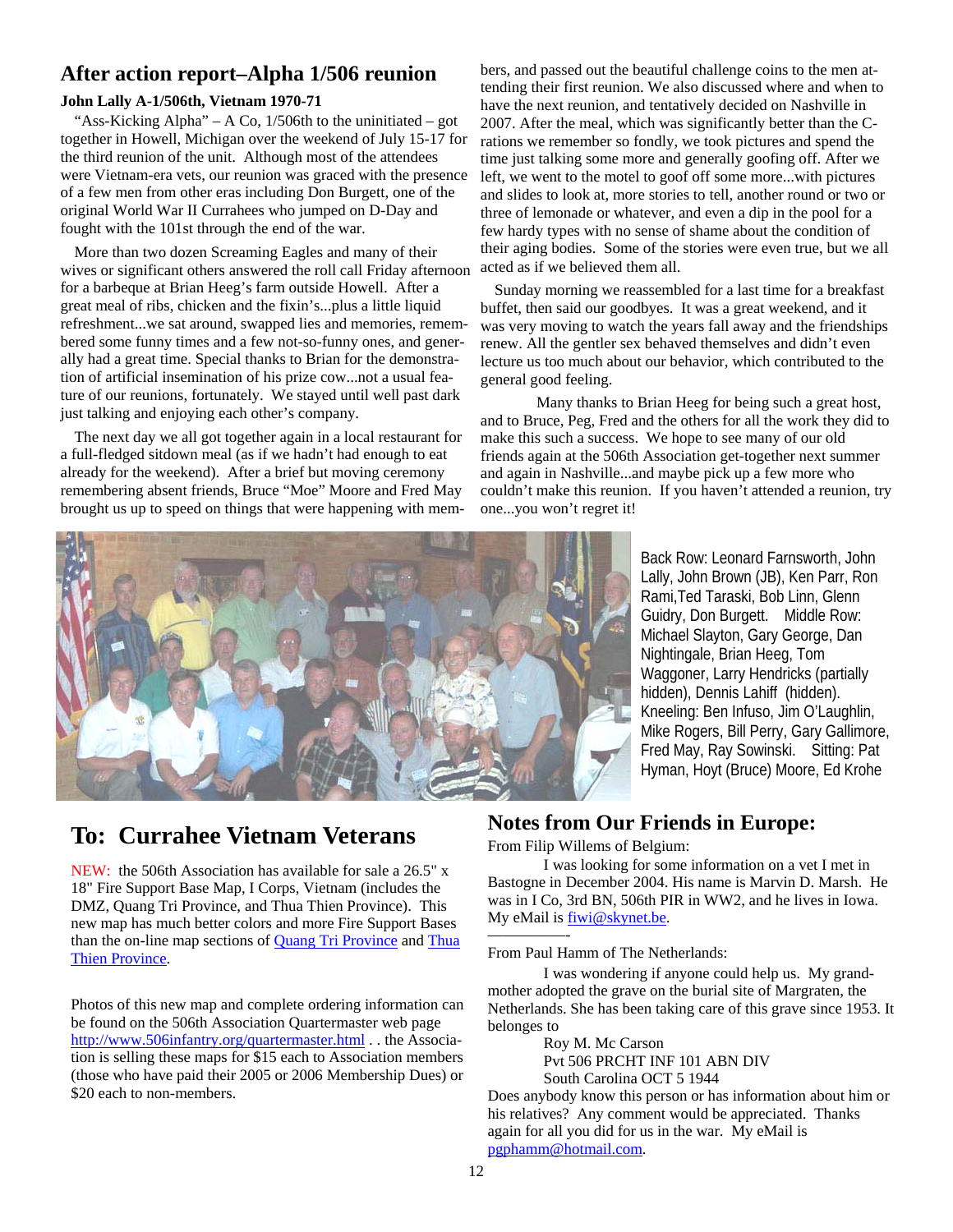# **2006 Events of Interest to CURRAHEES:**

June 9-11, 2006: Reunion of Tiger Bravo (Company B, 2nd BN, 506th Airborne Infantry), 1967-1968 in Hazard, KY. Veterans of Bravo Company 1967 and/or 1968 are encouraged to bring their families. Family members of B/2-506th, 1967-1968 KIA's are also invited to attend the reunion. For further information, please feel free to eMail the following contacts: Dave Spencer at dgimp@dc.rr.com or Howie Willard at howiewillrd@aol.com or Chuck Limer at charleslimer@aol.com .

#### ------------

July 18-23, 2006: TF 3-506th Currahees 10th Anniversary Reunion at the Sands Regency Hotel in Reno, NV. Contact person: Jerry Berry (A/HHC, 3rd BN, 1967-1968); eMail: jerryberry@currahee.org; Reunion Agenda, Memorial and Banquest Night Program Agendas, Reunion Committee List, and Registration Form are posted at www.currahee.org .

#### ------------

July 20-22, 2006: Ripcord Reunion in Charleston, SC. Early birds arriving on Wednesday, July 19th; banquet on Saturday, July 22nd; additional information will be posted on the FSB Ripcord Association web site www.ripcordassociation.com ------------

August 2-6, 2006: Task Force 3d Battalion 506th Airborne Infantry Association Reunion at the Sheraton Hotel, 7800 Normandale Boulevard, Minneapolis, MN. The newly-formed Task Force 3d Battalion 506th Airborne Infantry Association, consisting of the 3- 506th and attached units, will be holding its 2006 reunion in conjunction with the 101st Division Association (reunion information web site: www.militaryreunionplanners.com/Airborne ).

### **Treasurer's Report:**

As of November 30, 2005, year-to-date operating income of \$22,011.07 exceeded operating expenses of \$17,320.00 for a net operating income of \$4,691.07.

Total funds in Association Bank Accounts included the following:

| <b>Net Operating Funds</b>     | \$11,798.47 |
|--------------------------------|-------------|
| Currahee Packages Fund Balance | 4.846.57    |
| Widows & Orphans Fund Balance  | 2,598.97    |
| Scholarship Fund Balance       | 3,477.15    |
| <b>TOTAL</b> in Bank Accounts  | \$22,721.16 |

On April 30, 2005, by Executive Committee decision, \$137.80 left over from the 2001-2002 flags fund-raising/purchases was moved from the Flags Fund into the Operating Funds. Thanks to all of you who responded to the 2005 membership drive and to those who have made additional donations for Association expenses, the Currahee Packages Project, the Scholarship Fund, and the new Widows and Orphans Fund. As of November 30, 2005, the Association had received 2005 Membership Dues from 479 Currahee veterans and 24 Associates, for a total of 503 dues-paying members. 503 dues-paying members is a 2% increase from 493 dues-paying members in 2004, but is still short of our goal of 600 dues-paying members for each year.



### **Currahee Package Project - 2nd Deployment**

BY Alfred [Fred] May (A Co, 1st BN, 1970-1971) Committee Chairman

 In late November 2005, shortly after being reactivated at Fort Campbell as part of the 101st Airborne Division, the 506th Infantry was again on foreign soil. The 101st Currahees began their Iraq deployment just as the 2nd Infantry Division Currahees did by entering Iraq through Kuwait.

 This time, however, the 506th now has two Battalions and comprises almost half of the new 4th Brigade of the 101st Airborne Division. The Association will be sending Currahee Packages to the 1st and 2nd Battalions of the 506th Infantry as long as they remain in Iraq. Our hope is that the items we send make their stay in Iraq just a little bit better.

 In order to accomplish this mission the Association needs your support in the form of monetary donations. As our fellow Currahees go about accomplishing their assigned tasks in Iraq let's show them that Currahee veterans, family members and friends back home fully support them. Let them really know what is meant by our Association Motto - "WE STAND TOGETHER - THEN, NOW, AND ALWAYS".

 Please fill out the Fund Donation Form on page 18 of this Newsletter and send in a contribution. With your help the Association sent almost two tons of items to the troops during their first deployment. Our goal is to double that amount for their second deployment.

NOTE: The IRS has recognized the 506th Association as a War Veterans Organization under section  $501(c)(19)$ , so donors making contributions to the Association can deduct such donations on their personal or corporate taxfilings. For exemption/deduction purposes, the 506th Association Employer Identification Number (EIN) is 91-2088108.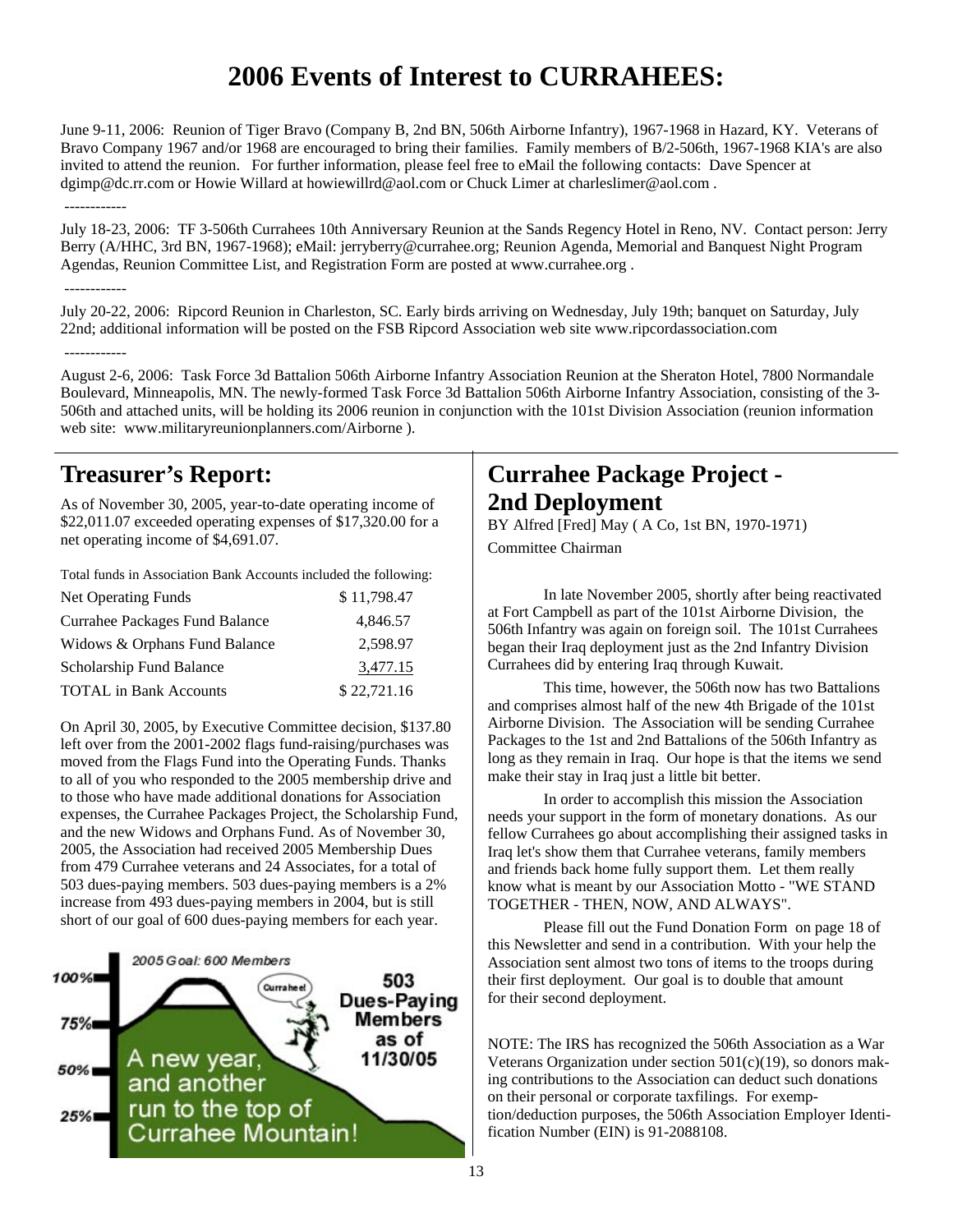# Trying to Locate

#### **From Perry J. Schroeder of St. James, MN:**

Looking for those who served with my brother SGT Lyle W. Schroeder, 1st Platoon, C Co, 1st BN, 506th, KIA 1-26-1969. I have pictures of guys in his unit. Would like to contact those who were with him when he died. My eMail is **perryjs@rconnect.com**.

#### **From Michael Barlow:**

I'm looking for anyone who knew or remembers Richard Wirth. He served in C Co, 2nd BN, 506th, 1967-1968. Any help would be greatly appreciated. My eMail is solarsniper@verizon.net

### **From Kristin:**

I am looking for anyone or any information about my Great Uncle. His name was SFC Howard E. Button. He served with the A Co, 2nd BN, 506th and was killed on January 31, 1968 in South Vietnam. He was reported as MIA and was latered found deceased. He was in the Army for 16 years and was from New York around the Buffalo area. If anyone has any information on the company and what they did during that time or on my uncle could you please contact me. Thanks so much. My eMail is kristindale@bellsouth.net.

### **From Robert Gonzalez of Yokosuka, Japan:**

I am looking for anyone that served with D Co, 2nd BN, 506th. My uncle was killed in Thua Thien on 6/9/69. His name was Guadelupe Prado Jr. "Wally" was the name his buddies called him. Anyone with any info, please eMail me at gonzo@excite.com.

### **From Gary Ford of Arlington, TX:**

Looking for D Co, 3rd BN, 506th, 1970-1971 Vets. They called me Tex. My eMail is **fordpaint@sbcglobal.net** ......................................................................................................................................................................................................................................

#### **From Michael Colby:**

I am looking for information on my uncle PFC Lester P. Lawrence, HQ, 2nd BN, 506th PIR, who was killed on January 10, 1945, in Belgium. I would love to hear from anyone who knew him. I hope you can assist me. Thank you. My eMail is avsundevil@yahoo.com.

#### **From Gina:**

Looking for someone who might have known my first cousin, James Troy Ralph, who was killed on 21 May 69 (Hamburger Hill). He was in B Co, 1st BN, 506th. Looking for photos or stories. My eMail is gina@bodyimagedesigns.com.

#### **From Jarrett (Goody) Goodman in WI:**

I was with D Co, 1st BN, 506th for just 7 days before I was wounded, didn't know anyone, so I'm looking for someone that was there that day. I was with A Co, 3rd BN, 506th nine months before going to the D Co, 1st BN, 506th. We had the platoon SGT wounded on the 21st of May, 1971, and the next day my squad leader and I were wounded, along with one other Trooper. Were you there and do you remember? My eMail is ginjer@ticon.net.

#### **From Bill Willey of Portsmouth,VA:**

I was in the 1st Squad, 3rd Platoon, B Company, 1st Airborne Battle Group, 506th Infantry at Fort Campbell, KY from 1960 to 1963. If anyone remembers me, please send me an eMail. Always glad to here from old pals. All us old paratroopers should keep in touch . . . who knows, the country might need us again. Signing off for now. My eMail is n2031a@usnbgtmo.navy.mil.

### **From Dennis J. Fyffe of Rocky River,OH:**

I was in D Co, 3rd BN, 506th from 1969 to 1970. About Easter to Easter. I shipped back to the world just before the guys went into Cambodia. Anybody can reach me at 22140 Hilliard Boulevard, Rocky River, OH 44116. It has been a long time, but I still have great memories of the guys I served with. This is a great web site. Thanks a milion. Currahee! My eMail is difyffe@cox.net.

#### **From Don Deich of Mendota, IL:**

I was with the D Co, 1st BN, 506th in VN, October 1970 to May 1971 at Camp Evans, M-60 gunner. Moose was my nickname. Just looking for more of the "Third Herd" as we called it. There are a few of us I found and more to find. Where are they? So anyone that was in the same unit, send me an eMail to moose1of506@yahoo.com, but put down NAM as first thing.

### **From Gina Klinner Colbert of Columbus, GA:**

Daughter of LTC Enzo Franklin Klinner, Jr., HHC (BN CO), 1st BN, 506th, Fort Campbell and Vietnam, 1967-1968. Trying to contact anyone who may have served with My dad in Nam, or at anytime. My eMail is ginathrift@aol.com.

#### **From Karen:**

Trying to find out information about James Lockett from C Company, 1-506th, KIA on April 20, 1970, in Vietnam. Any info would be appreciated. My eMail is slmskaren@aol.com

### **From Steve O'Hara:**

I am trying to locate/ correspond with anyone who served with my father, James F. O'Hara, F Company, 2<sup>nd</sup> Battalion, 506th PIR 1942-1945. My eMail is delta0321@hotmail.com

### **From Mary Lou Kidder of Franklin Grove, IL:**

The children of Robert E Lippert are trying to find out any information regarding our father in WWII. He died from cancer when we were 13, 10, and 7. We know we saw medals when we were young, but cannot find them in the family items. We have a formal picture of him and a few memories of things that he told us. We know that he was in the 101st and was a paratrooper. His grave marker says "506 PRCHT INF REG". Can anyone give us any information? We would love to talk to someone who knew him. My eMail is kidderm@hotmail.com

**From Paul "Doc" Gréaux of Hollywood, FL:** Currahee Medics, HHQ,  $1<sup>st</sup>$  BN,  $506<sup>th</sup>$ , Vietnam -- I found an old list of names of Docs I served with in 1968-1969. If you run into any of these Currahee Docs, please have them eMail me. I have been looking for boucoup years . . . Ronald Yonts, Melvin Howell, Mearl Hutch, SGT Light, SGT Hudnell, Daniel Cabe, David Johnson, Ronnie Clements, John Greenhaw. My eMail is filfrench2181@cs.com

#### F**rom James L Burke of Mokena, IL:**

Looking for those who served with me in C Company, 1st Airborne Battle Group, 506th Infantry, at Fort Campbell, 1961-1962: Jeff Willis - Wayne Dayhoff - Dan Clements (Texas) - Billy Ray and Steve Reid (Malibu) - McCluskey (Chicago) - The week-end Evansville group -Simmons (Ranger). My eMail is jlburke@jlburke.com

### **506th Historical Artifacts Needed**

 The 4th Brigade Combat Team and the 506th Council at Fort Campbell, KY are looking for 506th historical artifacts that they can display in the 506th regimental areas at Fort Campbell.

 If you have any 506th-related artifacts/momentos from WWII, Camp Breckinridge, Fort Jackson, Fort Campbell, Vietnam, South Korea, and/or Iraq that you would be willing to DONATE, contact 1SG(R) John E. Foley (C Co, 1st BN, 506th, 1990-1991) at 270-798-3215 or chagress@outdrs.net. John is the Museum Technician at the Don F. Pratt Memorial Museum at Fort Campbell, and notes,

"*the government has a policy against loans . . . stories and pictures are even more valuable in many cases than the artifacts. Often times many of the most mundane items such as belts, pants, socks, etc. that date from that time are very valuable to the museum for making accurate displays to portray how the soldiers lived and survived*."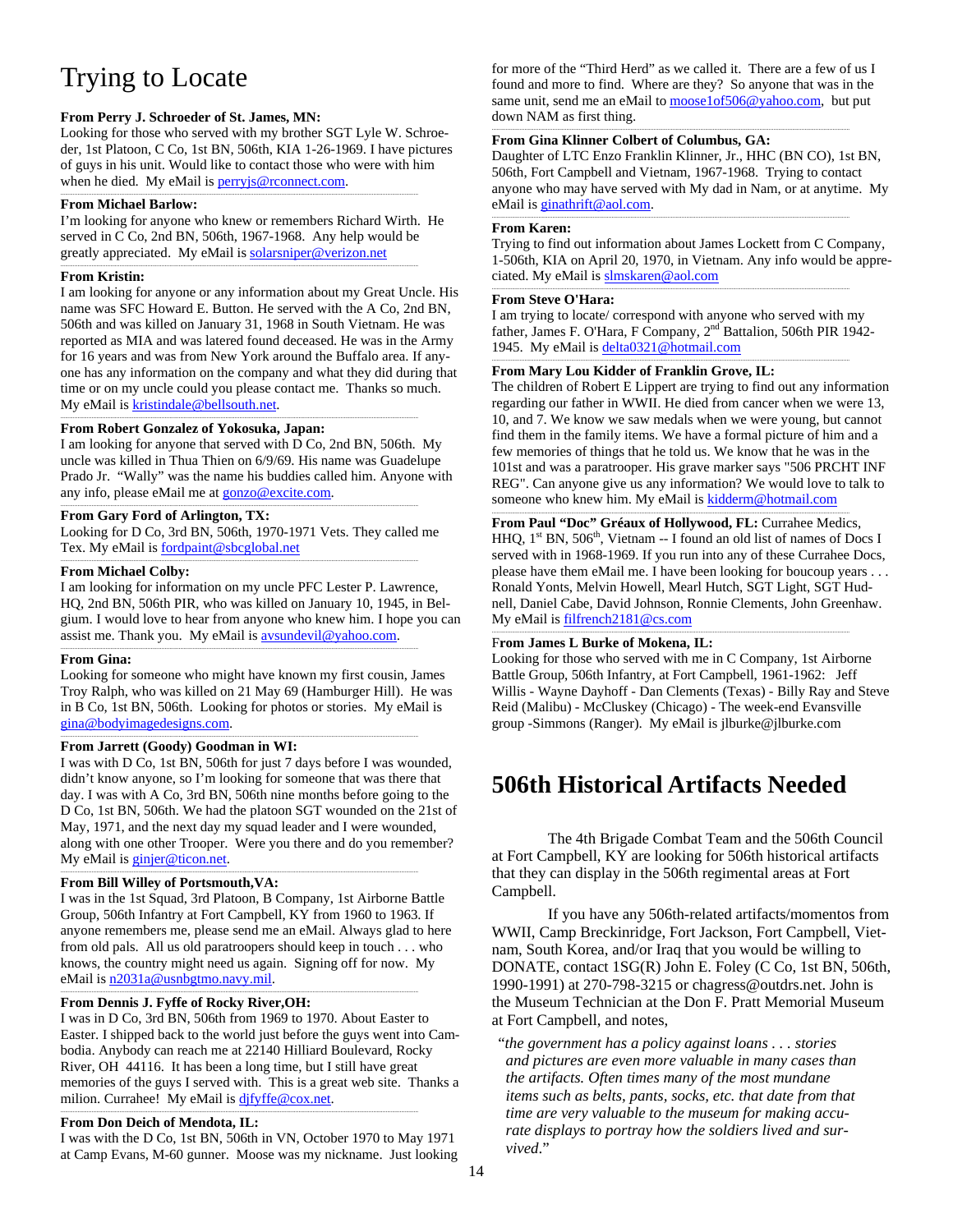*The 506th Airborne Infantry Regiment Association (Airmobile-Air Assault)* 

**Use this form to join the Association if you have served in or are currently serving in the 506th or if you have served in or are currently serving in units attached to or supporting the 506th.** 

# *2006 ANNUAL MEMBERSHIP DUES/DONATION FORM*

*Check dues category [ X ]:*

| <b>Basic Dues Amount:</b> \$15.00 [ ] For The Currahee newsletter and your Company Roster Listings.                                                                                                                                   |                                           |                                                                                                                                                                                                                                     |
|---------------------------------------------------------------------------------------------------------------------------------------------------------------------------------------------------------------------------------------|-------------------------------------------|-------------------------------------------------------------------------------------------------------------------------------------------------------------------------------------------------------------------------------------|
| <b>Full Dues Amount: \$25.00 [ ] For The Currahee newsletter, Company Roster, and 2006 Association Roster.</b>                                                                                                                        |                                           |                                                                                                                                                                                                                                     |
| <b>Request for Exemption from Dues</b> (VETERANS only): [ ] Still receive The Currahee newsletter.                                                                                                                                    |                                           |                                                                                                                                                                                                                                     |
| Additional Postage to Address Outside the U.S. Add: \$5.00 []                                                                                                                                                                         |                                           |                                                                                                                                                                                                                                     |
| <b>Optional Donation for Expenses: \$</b>                                                                                                                                                                                             |                                           |                                                                                                                                                                                                                                     |
| TOTAL AMOUNT ENCLOSED: \$                                                                                                                                                                                                             |                                           |                                                                                                                                                                                                                                     |
| Select [X] ALL that apply:                                                                                                                                                                                                            |                                           |                                                                                                                                                                                                                                     |
| <u>Company:</u> HHC/HQ[ ] A[ ] B[ ] C[ ] D[ ] E[ ] F[ ] G[ ] H[ ] I[ ]                                                                                                                                                                |                                           |                                                                                                                                                                                                                                     |
| K[ ] L[ ] M[ ] SV[ ] Mortar Battery[ ] CSC[ ]                                                                                                                                                                                         |                                           |                                                                                                                                                                                                                                     |
| Regt/BN: REGT[ ] 1st BN[ ] 2nd BN[ ] 3rd BN[ ] 1st ABN BG[ ] Bde Command: [ ]                                                                                                                                                         |                                           |                                                                                                                                                                                                                                     |
| WWII 1942-1945 [ ] Basic Training 1948-1956 [ ] ABN BG 1956-1964 [ ] ABN INF 1964-1967 [ ]<br>Era:<br>Vietnam 1967-1971 [ ] AMBL 1972-1974 [ ] AASLT 1974-1984 [ ] Korea 1987-2004 [ ]<br>Iraq 2004-2005 [ ] 4th BCT 2004-present [ ] |                                           |                                                                                                                                                                                                                                     |
| Dates of Service with each 506 <sup>th</sup> Unit (mm/yy):                                                                                                                                                                            |                                           |                                                                                                                                                                                                                                     |
| <b>Rank</b> (Current or at Date of Separation from Military) :                                                                                                                                                                        |                                           |                                                                                                                                                                                                                                     |
| <b>FULL NAME OF VETERAN</b> : (Please print when filling out this form)                                                                                                                                                               |                                           |                                                                                                                                                                                                                                     |
| <b>LAST NAME:</b> FIRST NAME: FIRST NAME:                                                                                                                                                                                             |                                           | <b>M.I.</b> The contract of the contract of the contract of the contract of the contract of the contract of the contract of the contract of the contract of the contract of the contract of the contract of the contract of the con |
| <b>MAILING ADDRESS:</b>                                                                                                                                                                                                               |                                           |                                                                                                                                                                                                                                     |
| <b>STREET/POST OFFICE BOX:</b>                                                                                                                                                                                                        |                                           |                                                                                                                                                                                                                                     |
| <b>CITY:</b> STATE:                                                                                                                                                                                                                   |                                           | <b>ZIP CODE:</b> Note that the same of the same of the same of the same of the same of the same of the same of the same of the same of the same of the same of the same of the same of the same of the same of the same of the same |
| <b>eMAIL ADDRESS:</b> the contract of the contract of the contract of the contract of the contract of the contract of the contract of the contract of the contract of the contract of the contract of the contract of the contract    |                                           |                                                                                                                                                                                                                                     |
| <b>PHONE NUMBERS</b> (Please include area code):                                                                                                                                                                                      |                                           |                                                                                                                                                                                                                                     |
| <b>HOME:</b>                                                                                                                                                                                                                          | <b>OFFICE:</b>                            |                                                                                                                                                                                                                                     |
| SELECT [X ] ONE OR MORE OF THE FOLLOWING OPTIONS IF THEY APPLY: [] Change<br>[] Name [] Mailing Address [] Phone number(s) [] eMail [] Other<br>Make your check or money order (no credit cards) payable to:                          |                                           | $\blacksquare$ $\blacksquare$ $\blacksquare$ $\blacksquare$                                                                                                                                                                         |
| The 506th Airborne Infantry Regiment Association (Airmobile - Air Assault)                                                                                                                                                            |                                           |                                                                                                                                                                                                                                     |
| Mail this order form and your payment to:                                                                                                                                                                                             | <b>Hoyt Bruce Moore, III -- Treasurer</b> |                                                                                                                                                                                                                                     |
| Phone: (858) 274-4317                                                                                                                                                                                                                 | 4126 Cole Way                             |                                                                                                                                                                                                                                     |
| eMail: TheMOE_A1506@msn.com                                                                                                                                                                                                           | San Diego, CA 92117-1123                  |                                                                                                                                                                                                                                     |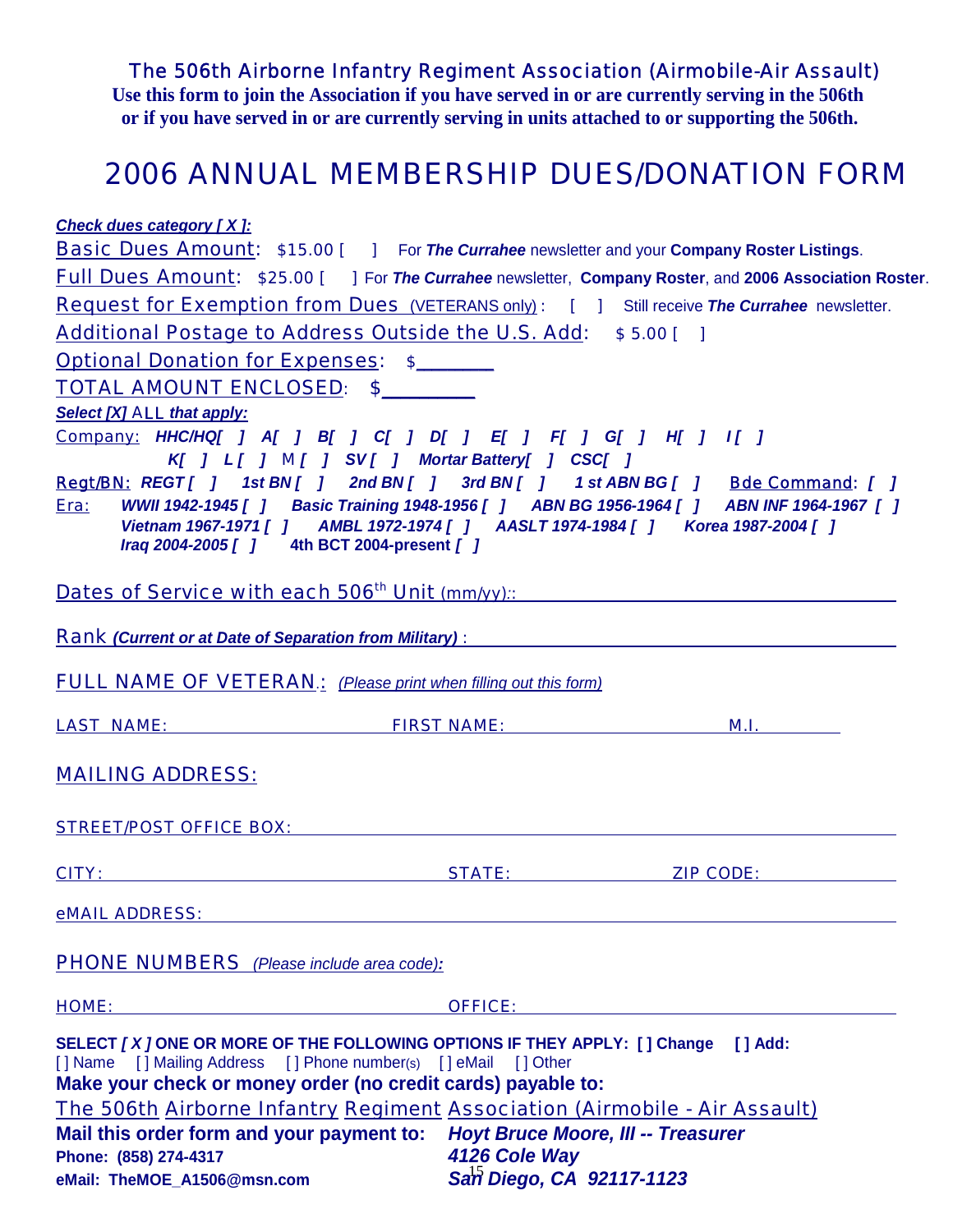### *The 506th Airborne Infantry Regiment Association (Airmobile-Air Assault)*

**Use this form to join the Association if you are a spouse or family member of anyone who served with the 506th or if you are an individual who has a special association/connection to the 506th.** 

# *2006 ASSOCIATE MEMBERSHIP ANNUAL DUES FORM*

| Check dues category [X]:                                           |                                                                                                                                             |                                                                                                     |
|--------------------------------------------------------------------|---------------------------------------------------------------------------------------------------------------------------------------------|-----------------------------------------------------------------------------------------------------|
|                                                                    | <b>BASIC DUES AMOUNT:</b> \$15.00 [ ] For The Currahee newsletter                                                                           |                                                                                                     |
|                                                                    | <b>FULL DUES AMOUNT:</b> \$25.00 [ ] For The Currahee newsletter and 2006 Association Roster                                                |                                                                                                     |
|                                                                    | ADDITIONAL POSTAGE TO ADDRESS OUTSIDE THE U.S. ADD: \$5.00 [ ]                                                                              |                                                                                                     |
| <u><b>Optional Donation for Expenses: \$</b>______</u>             |                                                                                                                                             |                                                                                                     |
| TOTAL AMOUNT ENCLOSED: \$                                          |                                                                                                                                             |                                                                                                     |
| <b>NAME</b> : (Please print when filling out this form)            |                                                                                                                                             |                                                                                                     |
|                                                                    |                                                                                                                                             |                                                                                                     |
| <b>MAILING ADDRESS:</b>                                            | STREET/POST OFFICE BOX: National Contract of the STREET/POST OFFICE BOX:                                                                    |                                                                                                     |
|                                                                    |                                                                                                                                             |                                                                                                     |
|                                                                    |                                                                                                                                             | <u>CITY: STATE: ZIP CODE:</u>                                                                       |
|                                                                    |                                                                                                                                             |                                                                                                     |
| <b>PHONE NUMBERS</b> (Please include area code):                   |                                                                                                                                             |                                                                                                     |
|                                                                    | <u>HOME: CHANGE CHANGE CHANGE CHANGE CHANGE</u>                                                                                             |                                                                                                     |
|                                                                    |                                                                                                                                             | Did either you or your spouse serve in the U.S. Military? If yes, please include the following:     |
|                                                                    |                                                                                                                                             | Branch of Service: ___________Unit: ____________________Dates of Service: _________________________ |
|                                                                    |                                                                                                                                             | Did you have a relative who served with the 506th Infantry? If yes, please include the following:   |
|                                                                    |                                                                                                                                             |                                                                                                     |
|                                                                    |                                                                                                                                             | Company: ___________REGT/BN/BG: ______________Dates of Service with the 506th: ____________________ |
|                                                                    |                                                                                                                                             |                                                                                                     |
|                                                                    | SELECT [X ] ONE OR MORE OF THE FOLLOWING OPTIONS IF THEY APPLY:<br>[] Change [] Add: [] Name [] Mailing Address [] Phone number(s) [] eMail | [] Other                                                                                            |
|                                                                    | Make your check or money order (no credit cards) payable to:                                                                                |                                                                                                     |
|                                                                    | <b>The 506th Airborne Infantry Regiment Association (Airmobile - Air Assault)</b>                                                           |                                                                                                     |
| Mail this order form and your payment to:<br>Phone: (858) 274-4317 | 4126 Cole Way                                                                                                                               | <b>Hoyt Bruce Moore, III -- Treasurer</b>                                                           |
| eMail: TheMOE_A1506@msn.com                                        | San Diego, CA 92117-1123                                                                                                                    |                                                                                                     |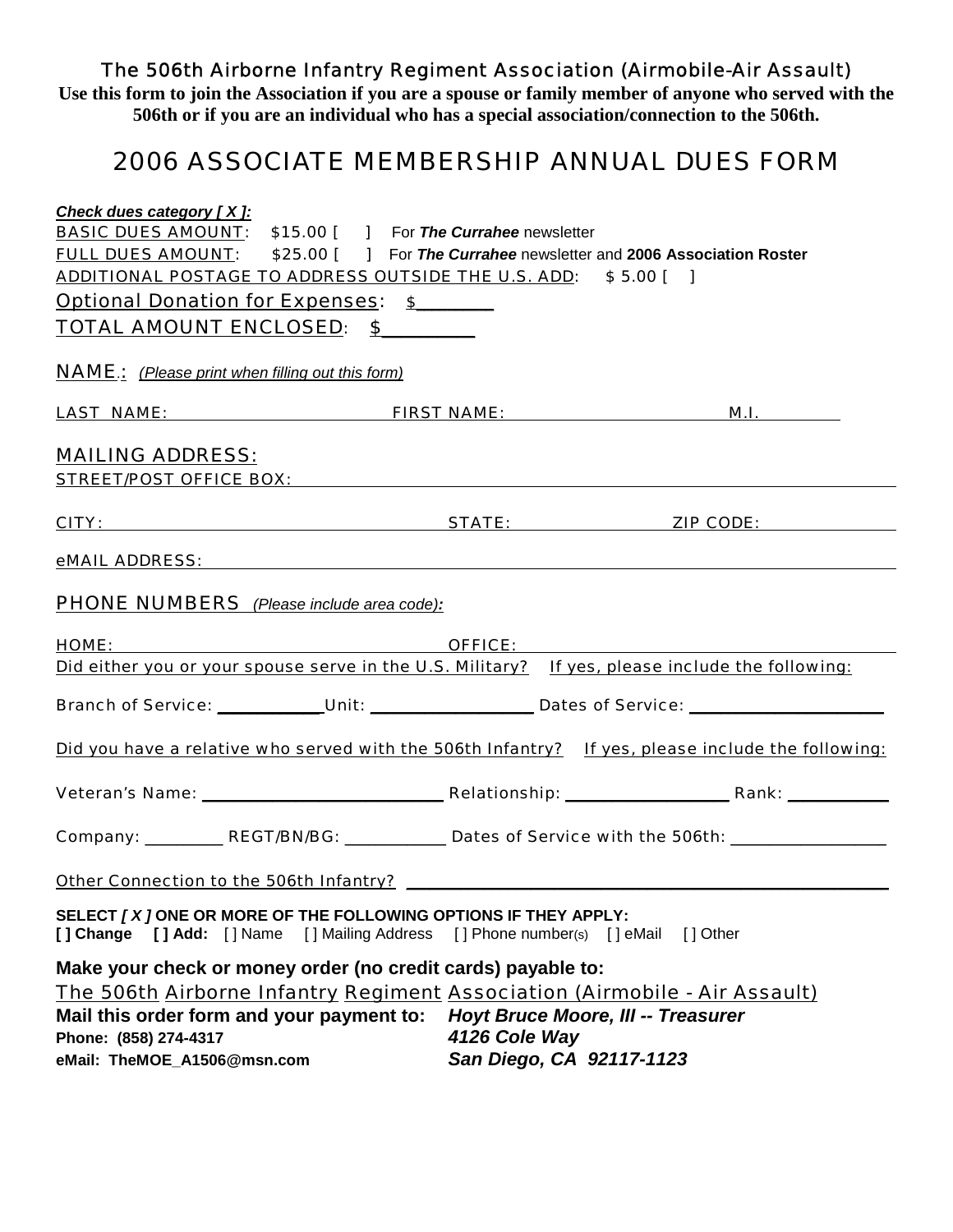### **The 506th Airborne Infantry Regiment Association (Airmobile-Air Assault) We Stand Together - Then, Now, and Always**  *Quartermaster Order Form*

| <b>NAME:</b>                                      |                                                                                           | <b>HOME PHONE:</b>                 |                                  |                             |  |
|---------------------------------------------------|-------------------------------------------------------------------------------------------|------------------------------------|----------------------------------|-----------------------------|--|
| <b>STREET ADDRESS:</b>                            |                                                                                           | <b>CITY:</b>                       |                                  |                             |  |
| <b>STATE:</b>                                     | <b>ZIP CODE:</b><br><b>E-MAIL ADDRESS:</b>                                                |                                    |                                  |                             |  |
|                                                   | NOTE: ** A "member" is someone who has paid their 506th Association 2005 Membership Dues. |                                    |                                  |                             |  |
| <b>Quantity</b><br><b>Ordered</b>                 | <b>Item</b>                                                                               | <b>Price Each</b><br>(non-members) | <b>Price Each</b><br>(members)** | <b>TOTAL</b><br><b>COST</b> |  |
|                                                   | <b>Book: The Story of a Soldier</b>                                                       | \$12.00                            | \$9.00                           | \$                          |  |
|                                                   | 3'x5' Currahee Flag                                                                       | \$40.00                            | \$35.00                          |                             |  |
|                                                   | <b>506th Association Hat:</b>                                                             |                                    |                                  |                             |  |
|                                                   | <b>White w/Blue Lettering</b>                                                             | \$14.00                            | \$12.00                          |                             |  |
|                                                   | <b>Black w/Gold Lettering</b><br>14.00<br>12.00                                           |                                    |                                  |                             |  |
|                                                   | <b>Personalized Currahee Polo Shirt:</b>                                                  |                                    |                                  |                             |  |
|                                                   | <b>Medium</b>                                                                             | \$32.00                            | \$29.00                          |                             |  |
|                                                   | Large                                                                                     | 32.00                              | 29.00                            |                             |  |
|                                                   | <b>X-Large</b>                                                                            | 32.00                              | 29.00                            |                             |  |
|                                                   | <b>XX-Large</b>                                                                           | 33.00                              | 30.00                            |                             |  |
|                                                   | <b>Optional Personalization Information (\$3.00 per shirt)</b>                            |                                    |                                  |                             |  |
|                                                   | Name:                                                                                     |                                    |                                  |                             |  |
|                                                   | 506th Unit:                                                                               |                                    |                                  |                             |  |
| <b>Service Dates with 506th:</b>                  |                                                                                           |                                    |                                  |                             |  |
|                                                   | <b>SUBTOTAL</b>                                                                           |                                    |                                  | \$                          |  |
| <b>Shipping (1st item)</b>                        |                                                                                           |                                    |                                  | 3.85                        |  |
| Add \$2.00 Shipping per additional item           |                                                                                           |                                    |                                  |                             |  |
| <b>Optional Donation to the 506th Association</b> |                                                                                           |                                    |                                  |                             |  |
|                                                   | <b>TOTAL AMOUNT ENCLOSED</b>                                                              |                                    |                                  | \$                          |  |

**Make your check or money order (no credit cards) payable to:** *The 506th Airborne Infantry Regiment Association (Airmobile-Air Assault)*  Mail this Order Form and your check or money order to: **Hoyt B. Moore, III, Treasurer**<br>Phone: 858-274-4317 eMail: TheMOE\_A1506@msn.com **4126 Cole Way Phone: 858-274-4317 eMail: TheMOE\_A1506@msn.com 4126 Cole Way** *Please allow 4 weeks for delivery* **San Diego, CA 92117-1123**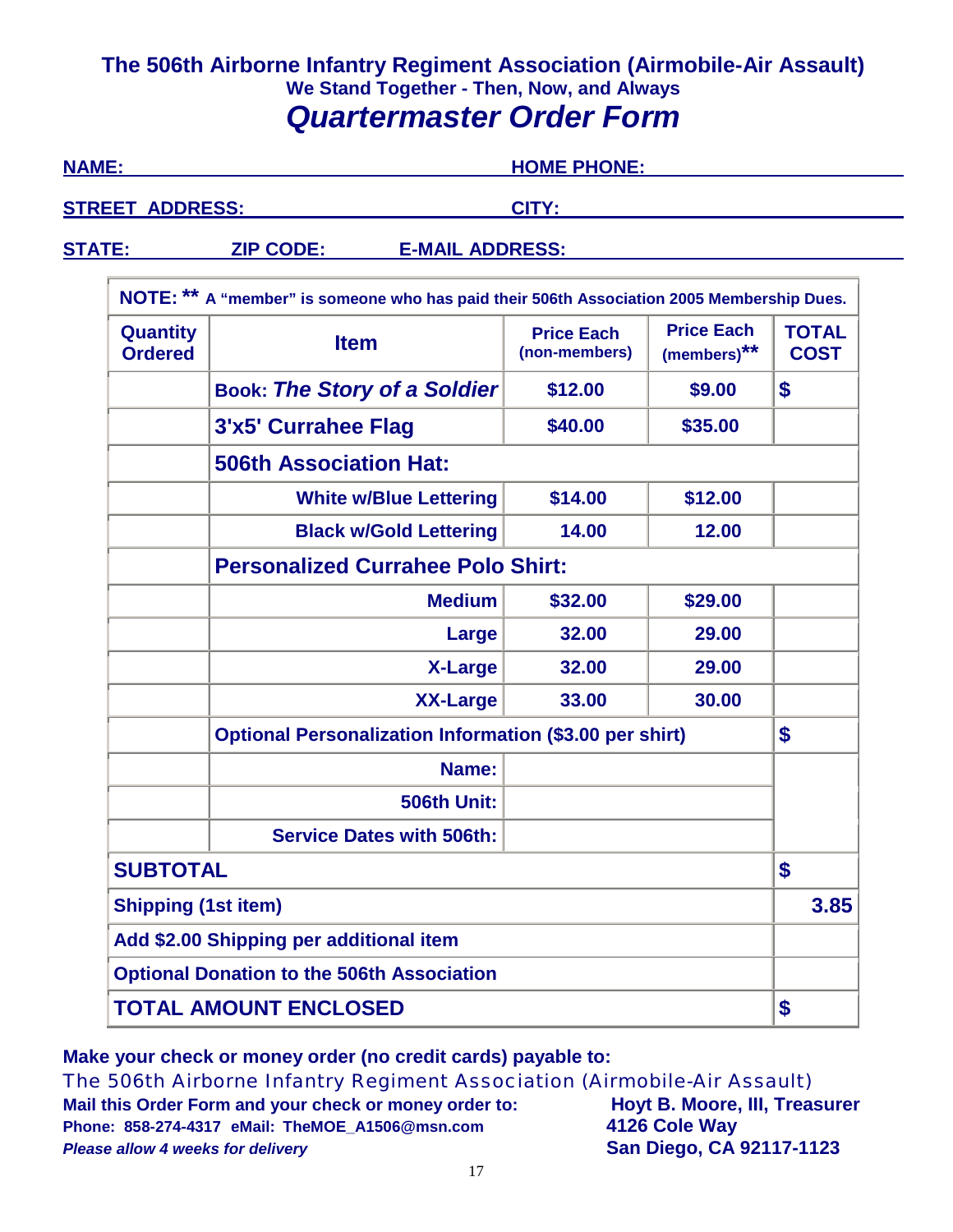# *Decal - Pin - Patches Order Form*

| <b>NAME:</b>           |                  | <b>HOME PHONE:</b>     |  |  |
|------------------------|------------------|------------------------|--|--|
| <b>STREET ADDRESS:</b> |                  | CITY:                  |  |  |
| <b>STATE:</b>          | <b>ZIP CODE:</b> | <b>E-MAIL ADDRESS:</b> |  |  |

| NOTE: ** A "member" is someone who has paid their 506th Association 2006 Membership Dues. |                                                               |                                    |                                              |                             |
|-------------------------------------------------------------------------------------------|---------------------------------------------------------------|------------------------------------|----------------------------------------------|-----------------------------|
| Quantity<br><b>Ordered</b>                                                                | <b>Item</b>                                                   | <b>Price Each</b><br>(non-members) | <b>Price Each</b><br>(members) <sup>**</sup> | <b>TOTAL</b><br><b>COST</b> |
|                                                                                           | 506 <sup>th</sup> Association Decals<br>(8"x 5" Static Cling) | \$6.00                             | \$5.00                                       | \$                          |
|                                                                                           |                                                               |                                    |                                              |                             |
|                                                                                           |                                                               |                                    |                                              |                             |
|                                                                                           | Currahee Shield (3"x 3.5")                                    | 6.00                               | 5.00                                         |                             |
|                                                                                           | Para-Dice (3" diameter)                                       | 6.00                               | 5.00                                         |                             |
| <b>SUBTOTAL</b>                                                                           |                                                               |                                    |                                              | \$                          |
| Shipping @ \$0.40 per item                                                                |                                                               |                                    |                                              |                             |
| <b>Optional Donation to the 506th Association</b>                                         |                                                               |                                    |                                              |                             |
| <b>TOTAL AMOUNT ENCLOSED</b>                                                              |                                                               |                                    |                                              | \$                          |

**Make your check or money order (no credit cards) payable to:**  *The 506th Airborne Infantry Regiment Association (Airmobile-Air Assault)* 

**Mail this Order Form and your check or money order to:** 

**Hoyt Bruce Moore, III, Treasurer 4126 Cole Way San Diego, CA 92117-1123**

**Phone: 858-274-4317 eMail: TheMOE\_A1506@msn.com** 

Please allow 4 weeks for delivery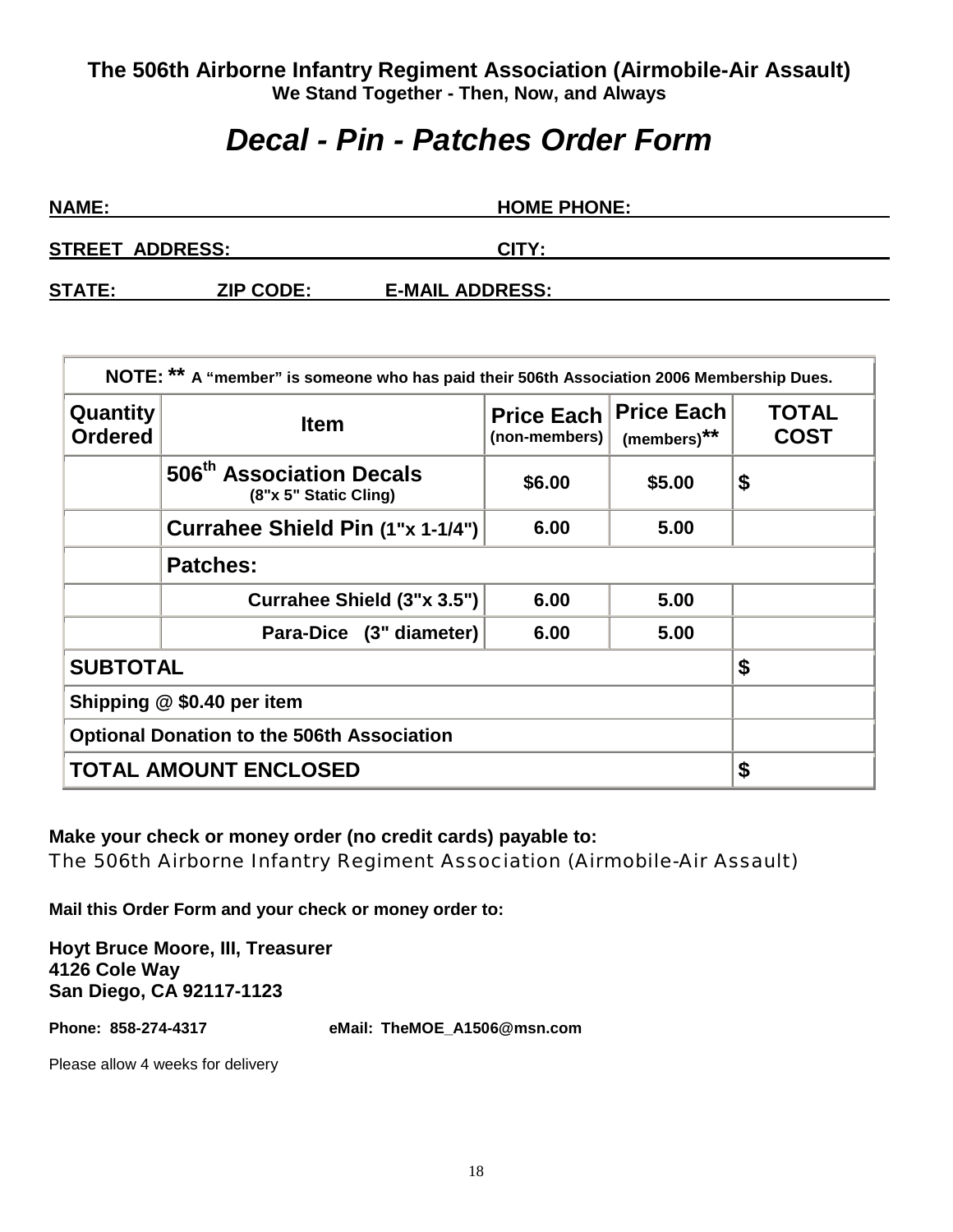*The 506th Airborne Infantry Regiment Association (Airmobile-Air Assault)* 

# *Fund Donation Form*

*Please include the following information:* 

| <b>NAME:</b>                                                                                                                                                 |               |                                                                                                                                                                      |
|--------------------------------------------------------------------------------------------------------------------------------------------------------------|---------------|----------------------------------------------------------------------------------------------------------------------------------------------------------------------|
| <b>STREET ADDRESS:</b>                                                                                                                                       |               |                                                                                                                                                                      |
| CITY:                                                                                                                                                        | <b>STATE:</b> | <b>ZIP CODE:</b>                                                                                                                                                     |
| <b>HOME PHONE:</b><br>(AREA CODE)                                                                                                                            | <b>NUMBER</b> | <b>E-MAIL ADDRESS:</b>                                                                                                                                               |
| Make your check or money order (no credit cards) payable to:<br>Mail this form and your donation to:<br>Phone: (858) 274-4317<br>eMail: TheMOE A1506@msn.com |               | The 506th Airborne Infantry Regiment Association (Airmobile - Air Assault)<br><b>Hoyt Bruce Moore, III -- Treasurer</b><br>4126 Cole Way<br>San Diego, CA 92117-1123 |

# *Currahee Packages Donation*

**Donation Amount: \$\_\_\_\_\_\_\_\_\_\_\_\_\_\_\_\_\_\_\_\_\_\_\_\_** 

# *Scholarship Fund Donation*

**Donation Amount: \$\_\_\_\_\_\_\_\_\_\_\_\_\_\_\_\_\_\_\_\_\_\_\_\_** 

# *Widows & Orphans Fund Donation*

**Donation Amount: \$\_\_\_\_\_\_\_\_\_\_\_\_\_\_\_\_\_\_\_\_\_\_\_\_**